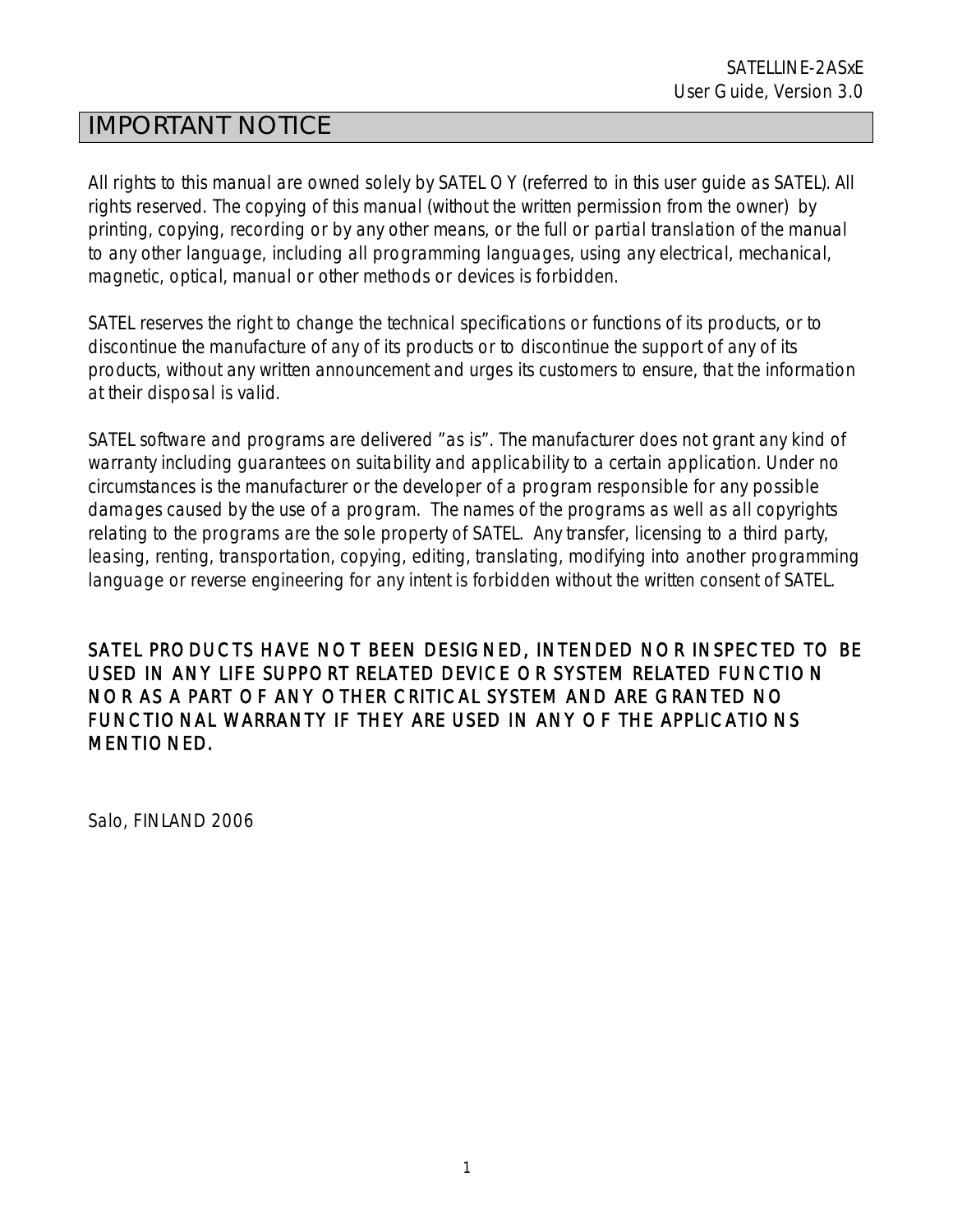# RESTRICTIONS ON USE

SATELLINE-2ASxE radio modems have been designed to operate on frequency ranges, the exact use of which differs from one region and/or country to another. The user of a radio modem must take care that the said device is not operated without the permission of the local authorities on frequencies other than those specifically reserved and intended for use without a specific permit.

SATELLINE-2ASxE (370…470 MHz) is allowed to be used in the following countries, either on licence free channels or on channels where the operation requires a licence. More detailed information is available at the local frequency management authority.

Countries\*: AT, AU, BE, CA, CZ, HR, DK, EE, FI, FR, DE, GR, HK, HU, IS, IE, IT, LV, LT, MT, MY, NL, NO, PL, PT, RO, SG, SI, ZA, ES, SE, CH, TH, TR and GB

WARNING! Users of SATELLINE-2ASxE radio modem in North America should be aware, that due to the allocation of the frequency band 406.0 – 406.1 MHz for government use only, the use of radio modem on this frequency band without a proper permit is strictly forbidden.

\* codes of the countries follow the ISO 3166-1-Alpha-2 standard.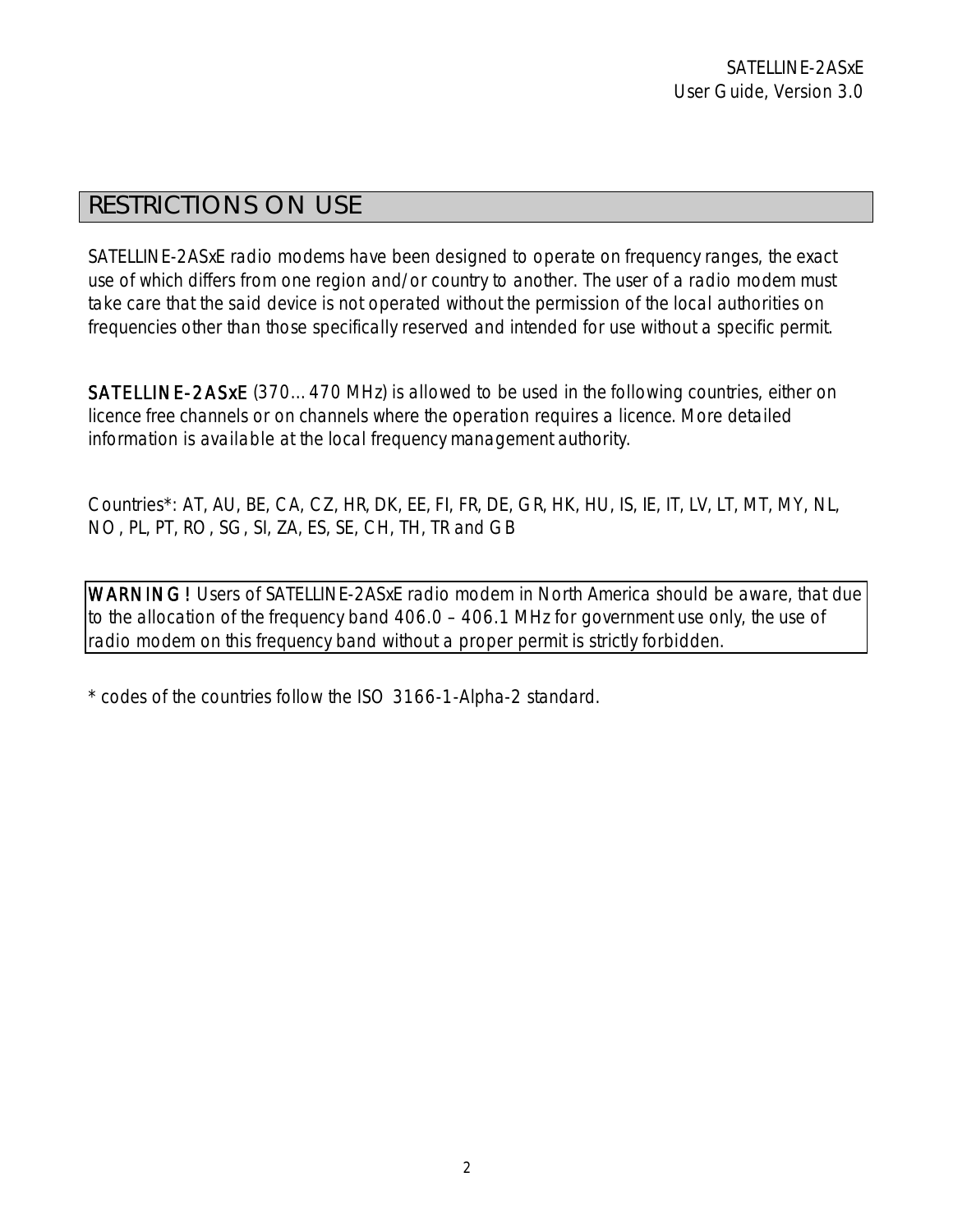# PRODUCT CONFORMITY

Hereby, SATEL Oy declares that SATELLINE-2ASxE radio modem is in compliance with the essential requirements (radio performance, electromagnetic compatibility and electrical safety) and other relevant provisions of Directive 1999/5/EC. Therefore the equipment is labelled with the following CE-marking. The notification sign informs user that the operating frequency range of the device is not harmonised throughout the market area, and the local spectrum authority should be contacted in prior of use.

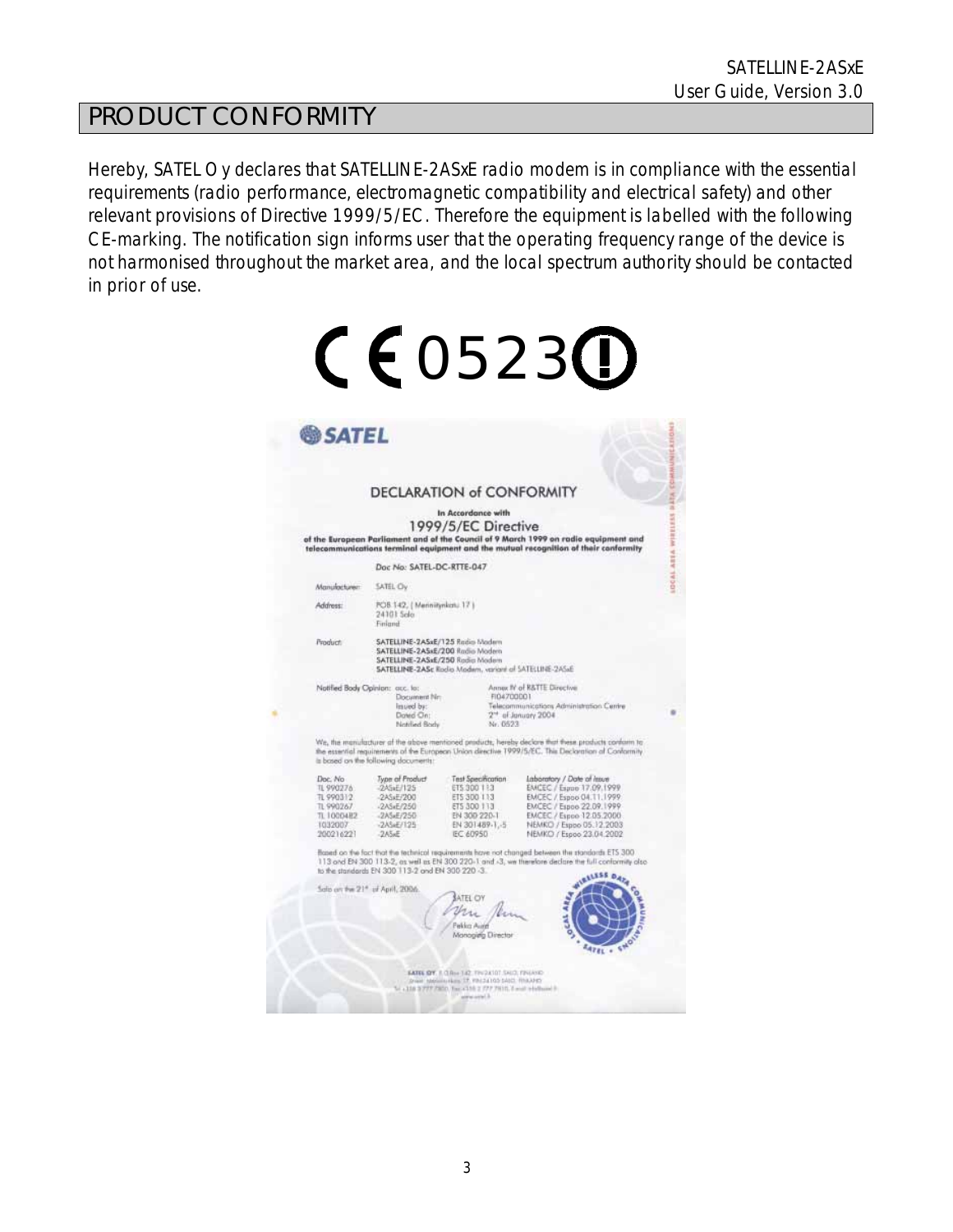# TABLE OF CONTENTS

| 1.                |  |
|-------------------|--|
|                   |  |
| $\overline{2}$    |  |
|                   |  |
| 3                 |  |
|                   |  |
| 4                 |  |
| 5                 |  |
|                   |  |
| 6.1<br>6.2<br>6.3 |  |
|                   |  |
| 7.1               |  |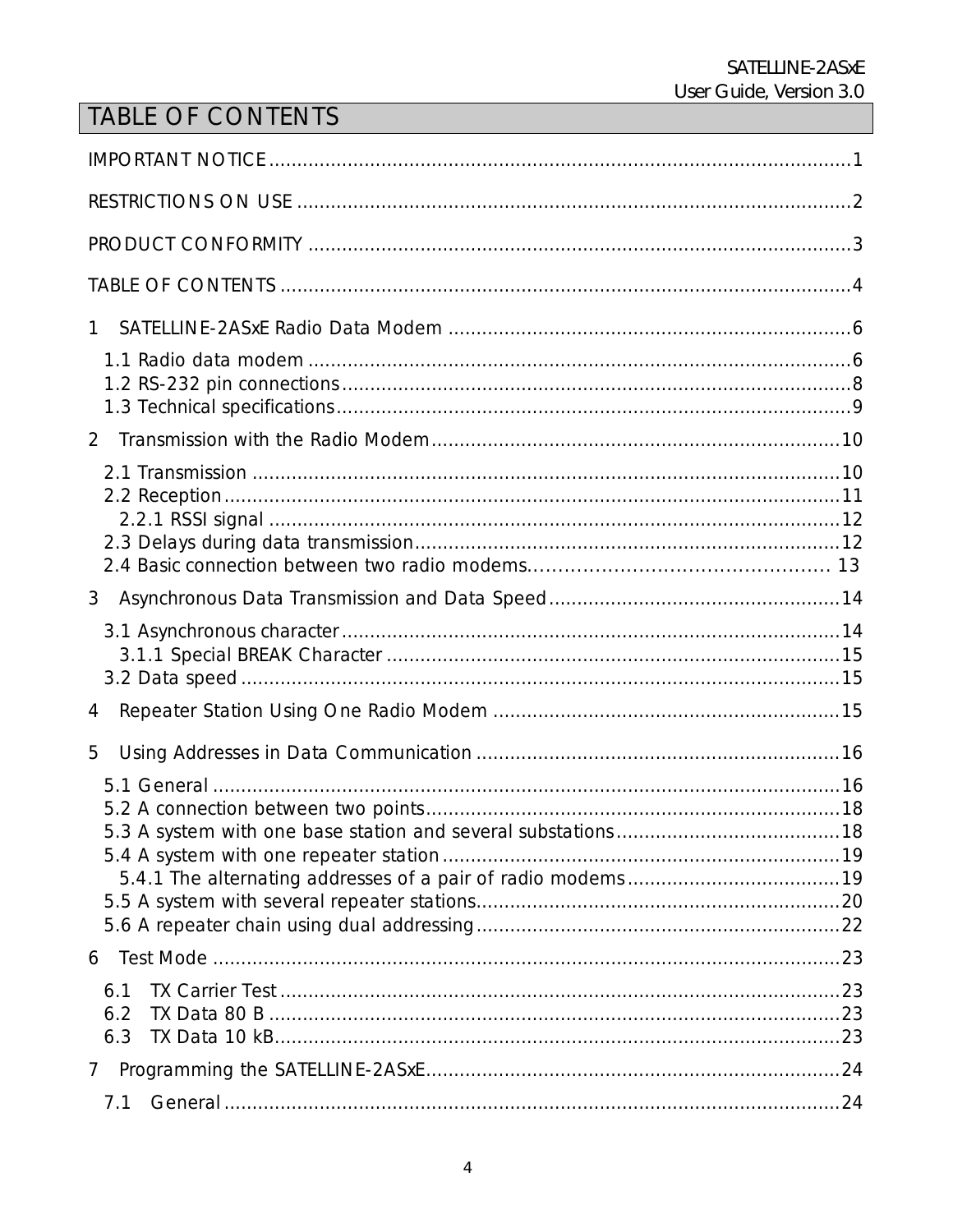| User Guide, Version 3.0                                                         |  |
|---------------------------------------------------------------------------------|--|
|                                                                                 |  |
|                                                                                 |  |
|                                                                                 |  |
| 7.2.4                                                                           |  |
| 7.2.5                                                                           |  |
| 7.2.6                                                                           |  |
| 7.2.7                                                                           |  |
|                                                                                 |  |
|                                                                                 |  |
|                                                                                 |  |
|                                                                                 |  |
|                                                                                 |  |
|                                                                                 |  |
|                                                                                 |  |
|                                                                                 |  |
| 8                                                                               |  |
|                                                                                 |  |
| 9                                                                               |  |
| 9.1                                                                             |  |
| 9.2                                                                             |  |
| 9.3                                                                             |  |
| 10                                                                              |  |
| 10.1 Factors affecting the quality and maximum distance of a radio connection36 |  |
| 10.2                                                                            |  |
|                                                                                 |  |
| 11.1                                                                            |  |
| 11.2                                                                            |  |
| 11.3                                                                            |  |
| $12 \overline{ }$                                                               |  |
| 12.1                                                                            |  |
|                                                                                 |  |
|                                                                                 |  |
|                                                                                 |  |
|                                                                                 |  |
|                                                                                 |  |
|                                                                                 |  |
| 13                                                                              |  |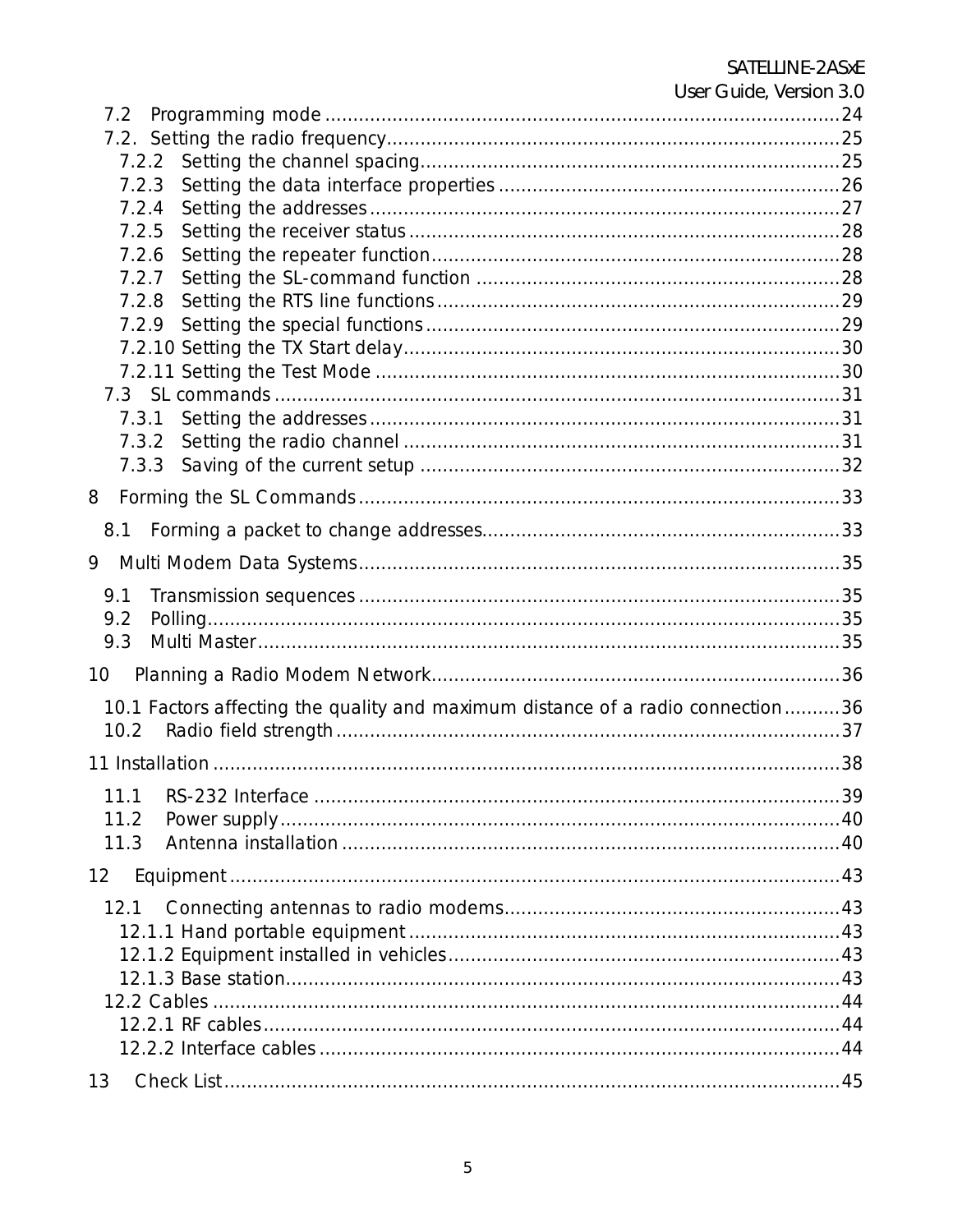# 1 SATELLINE-2ASxE Radio Data Modem

## 1.1 Radio data modem



The SATELLINE-2ASxE radio data modem consists of a synthesized 450 MHz transceiver and a modem board housed in a compact aluminium enclosure. The modem has a RS-232 interface which provides the flexibility to connect it to a wide variety of data networks and terminal equipment.

The operation of SATELLINE-2ASxE is similar to a cable although data transmission is half duplex. When planning a radio data modem installation it is important to take into account the slight delays of the radio modems and possible radio interference. The most important RS-232 signals are indicated by LEDs.

Typical applications of the SATELLINE-2ASxE are:

- Replacing an RS-232-cable in situations where installation of a cable is difficult, expensive or even impossible
- Data transmission to and from mobile or portable terminals
- Wireless alarm transfer
- Telemetry
- Remote control
- Transferring text to displays
- For use with the Global Positioning System (GPS)
- etc.

With two SATELLINE-2ASxE radio data modems it is easy to establish point to point connections. The power level of the transmitter is 1 W. It is possible to reach distances of 2 to 40 km depending on topographical conditions and antenna locations. Country specific laws of radio communication must always be followed.

The radio data modem operates well in data networks where the same channel is used by several mobile terminals. In such systems the protocol can be either a polling protocol, in which the data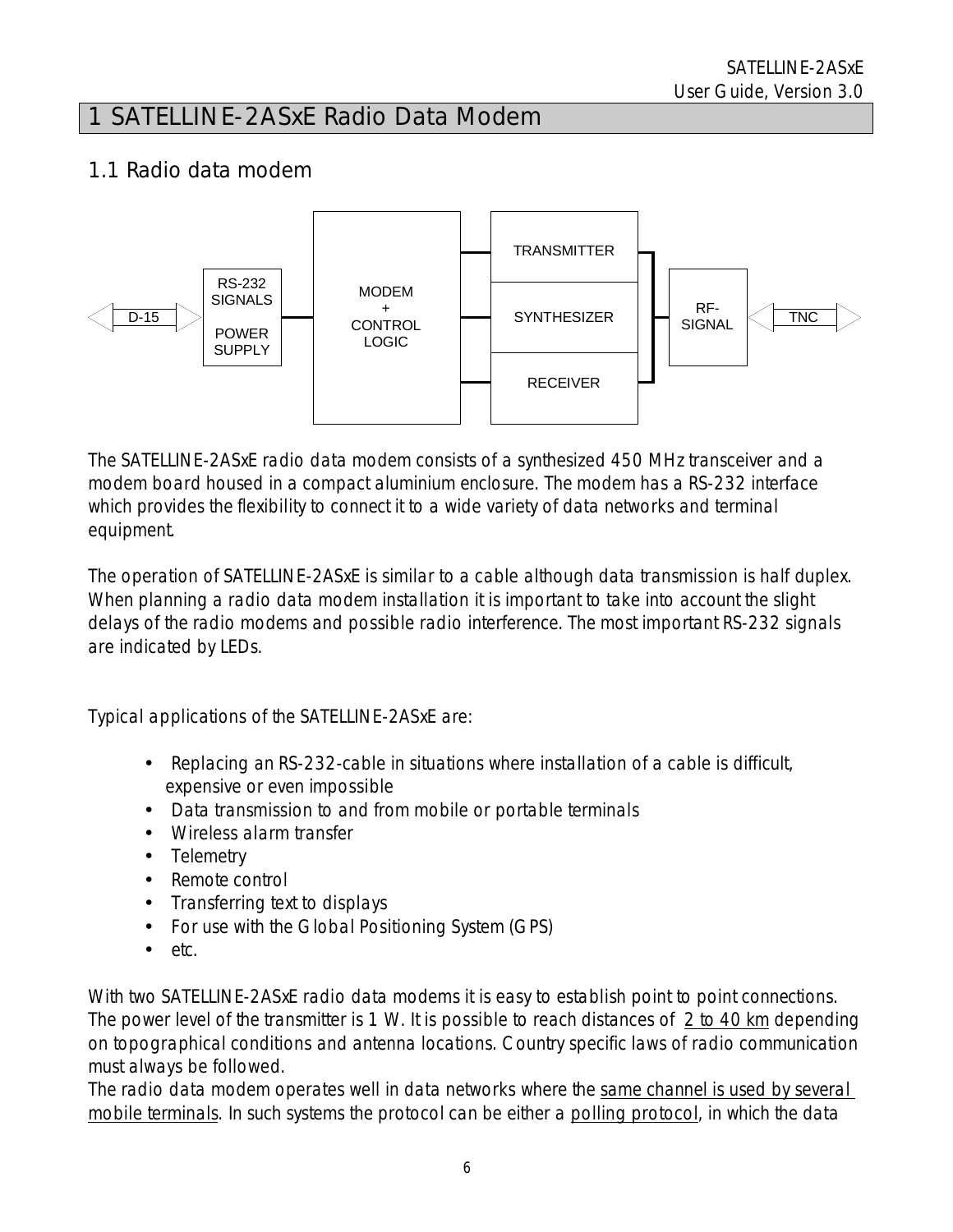User Guide, Version 3.0

communication is controlled by the base station, or a multimaster protocol, in which any of the radio modems can initiate data transmission when the radio channel is free.

Due to the incorporation of unique synthesizing techniques the SATELLINE-2ASxE is also suitable for systems with several base stations using different channels. The mobile substations can easily change the frequency for communication with the different base stations. By using this method the coverage area of a system can be enlarged without incurring extra delays due to the capacity of the radio channels.

The handshaking procedure of the SATELLINE-2ASxE interface is PC compatible. Most telecommunications programs can be used with the modem in order to transmit data. This feature together with the possibility of programming the radio data modem via the RS-232 interface (see paragraph 7) makes SATELLINE-2ASxE a product with many application possibilities in wireless data communication.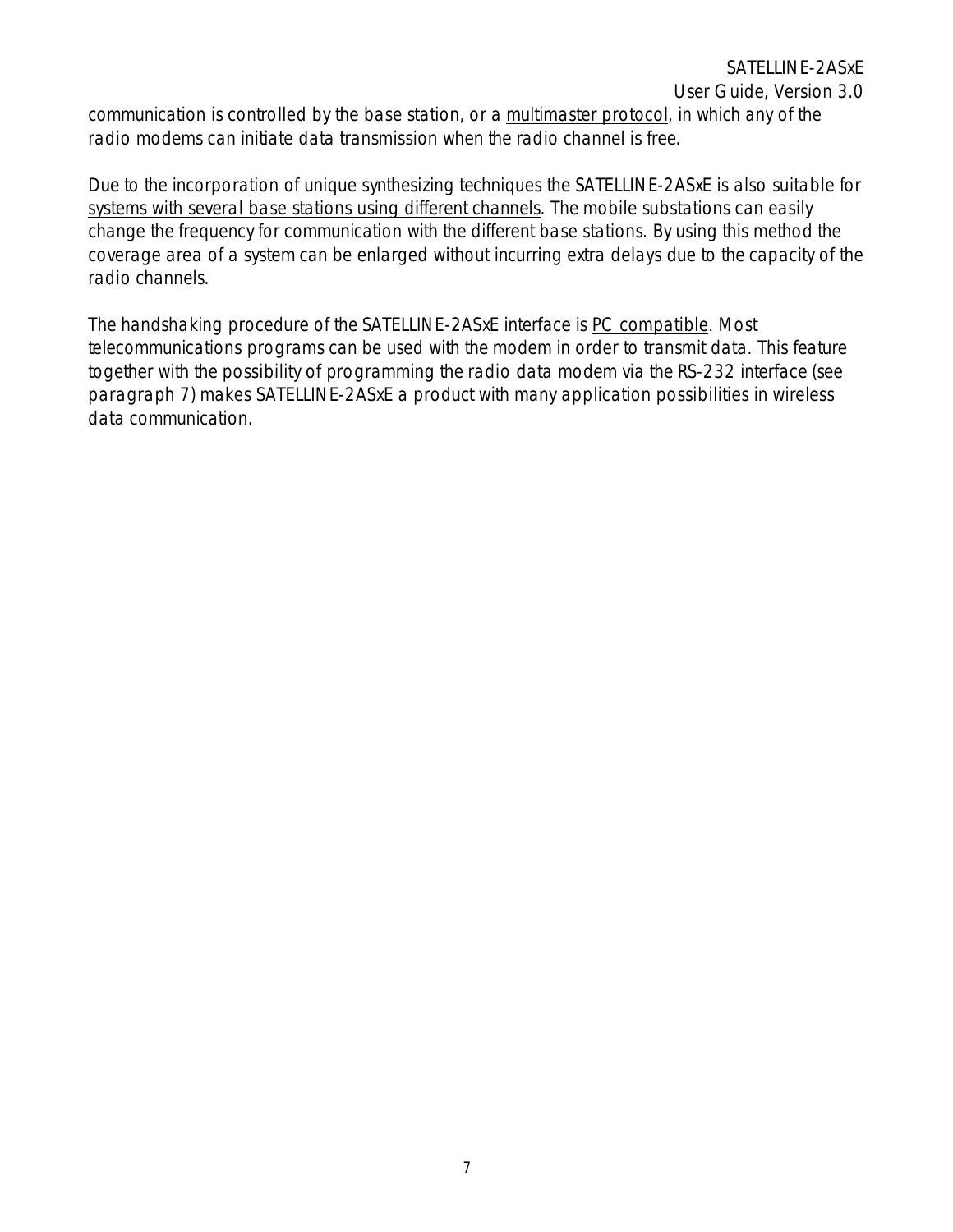# 1.2 RS-232 pin connections

| Pin            | Signal      | <b>Direction</b> | Level    | Description                                                             |  |  |
|----------------|-------------|------------------|----------|-------------------------------------------------------------------------|--|--|
| 1              | <b>DTR</b>  | IN               | RS-232   | Data Terminal Ready                                                     |  |  |
|                |             |                  |          | Operates as an ON/OFF switch                                            |  |  |
| $\overline{2}$ | CD          | OUT              | RS-232   | Carrier Detect                                                          |  |  |
|                |             |                  |          | Indicates a signal on the radio channel                                 |  |  |
|                |             |                  |          | exceeding the sesitivity level of the modem                             |  |  |
|                |             |                  |          | (also interference signal)                                              |  |  |
| $\mathfrak{Z}$ |             |                  |          |                                                                         |  |  |
| $\overline{4}$ |             |                  |          |                                                                         |  |  |
| 5              | <b>RSSI</b> | OUT              | Analog   | Received signal strength indicator                                      |  |  |
|                |             |                  | signal   |                                                                         |  |  |
| 6              | <b>CTS</b>  | OUT              | RS-232   | Clear To Send                                                           |  |  |
|                |             |                  |          | Indicates that the radio modem is ready to                              |  |  |
|                |             |                  |          | accept data on the TD line                                              |  |  |
| 7,8            | <b>GND</b>  |                  | Ground   | Operating voltage negative pole and ground<br>reference for all signals |  |  |
| 9              | <b>RD</b>   | <b>OUT</b>       | RS-232   | Receive Data                                                            |  |  |
| 10             | <b>DSR</b>  | OUT              | RS-232   | Data Set Ready                                                          |  |  |
|                |             |                  |          | Indicates the "ON" state of the modem                                   |  |  |
| 11             | <b>TD</b>   | IN               | RS-232   | <b>Transmit Data</b>                                                    |  |  |
| 12             | <b>MODE</b> | IN               | open/gnd | $\ast)$<br>Mode Selection                                               |  |  |
| 13             | <b>RTS</b>  | IN               | RS-232   | $\star \star$<br>Request to Send                                        |  |  |
| 14, 15 VB      |             |                  | Voltage  | Operating voltage positive pole                                         |  |  |

\*) When pin 12 is open, the radio data modem is in DATA MODE and ready for receiving and transmitting data. When the line is connected to ground, the radio data modem is in PROGRAMMING MODE

\*\*) RTS line: not used in normal data transmission, can be programmed separately for special characteristics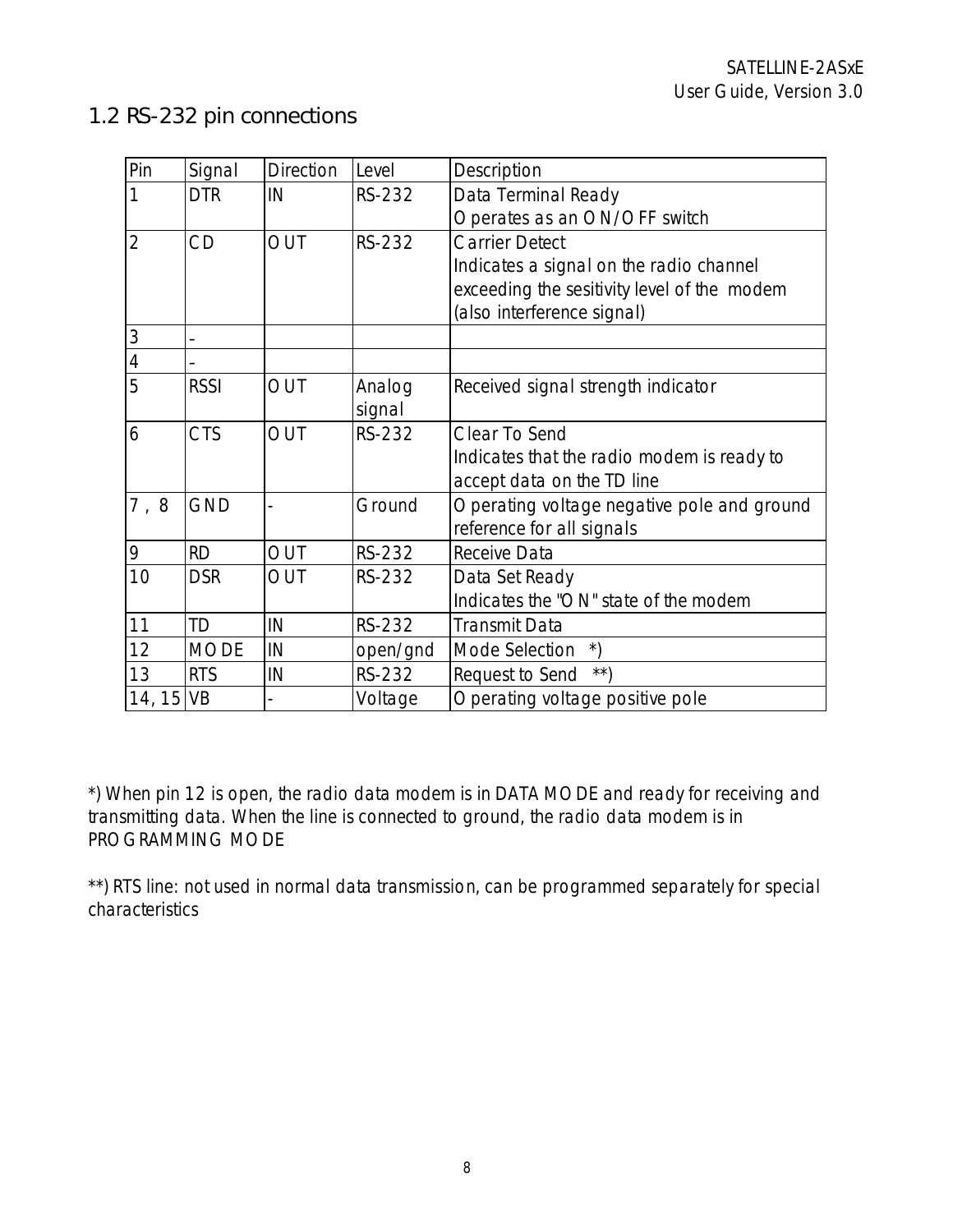# 1.3 Technical specifications

The equipment complies with the ETS 300 113 and ETS 300 279 specifications  $\textsf{C}\,\textsf{C}$ .

| <b>TRANSCEIVER</b>             |                                         |
|--------------------------------|-----------------------------------------|
| <b>Frequency Range</b>         | 370470 MHz                              |
| <b>Channel Spacing</b>         | 12.5 kHz/20 kHz or 25 kHz               |
| Number of Channels             | 160/100 or 80                           |
| <b>Frequency Stability</b>     | $<$ $\pm$ 1.5 kHz                       |
| Type of Emission               | F <sub>1</sub> D                        |
| Method of modulation           | <b>FSK</b>                              |
| Transmitter                    |                                         |
| <b>Carrier Power</b>           | $1 W (+ 30$ dBm) / 50 ohm               |
| <b>Carrier Power Stability</b> | $+ 2$ dB $/ - 3$ dB                     |
| <b>Frequency Deviation</b>     | $\pm$ 1.8 kHz or $\pm$ 2.5 kHz          |
| Adjacent Channel Power         | according to ETS 300 113                |
| Spurious Radiations            | according to ETS 300 113                |
| Receiver                       |                                         |
| Sensitivity                    | $<$ -115 dBm (BER $<$ 10 E-3)           |
| Co-channel rejection           | $> -8$ dB                               |
| Adjacent channel selectivity   | $> 60$ dB $/$ $> 70$ dB or $> 70$ dB    |
| Intermodulation attenuation    | > 65 dB                                 |
| Spurious radiations            | $< 2$ nW                                |
| <b>DATA MODEM</b>              |                                         |
| Interface                      | <b>RS-232</b>                           |
| Interface Connector            | D15 connector, female                   |
| Data speed                     | 1200 - 4800 bps (12.5 / 20 kHz channel) |
|                                | 1200 - 9600 bps (25 kHz channel)        |
| Modulating Signal              | <b>NRZ</b>                              |
| Data formats                   | Asynchronous data                       |
|                                | Character length: 10 or 11 bits         |
| <b>GENERAL</b>                 |                                         |
| Operating voltage              | $+9+30$ Vdc                             |
| Power consumption              | 2.5 VA typical (Receive)                |
|                                | 6.6 VA typical (Transmit)               |
|                                | 0.05 VA typical (when DTR is "0")       |
| Temperature range              | $-25 °C+55 °C$                          |
| Antenna Connector              | TNC, 50 ohm, female                     |
| Construction                   | Aluminium enclosure                     |

9

Size H x W x D 137 x 67 x 29 mm Installation plate 130 x 63 x 1 mm Weight 250 g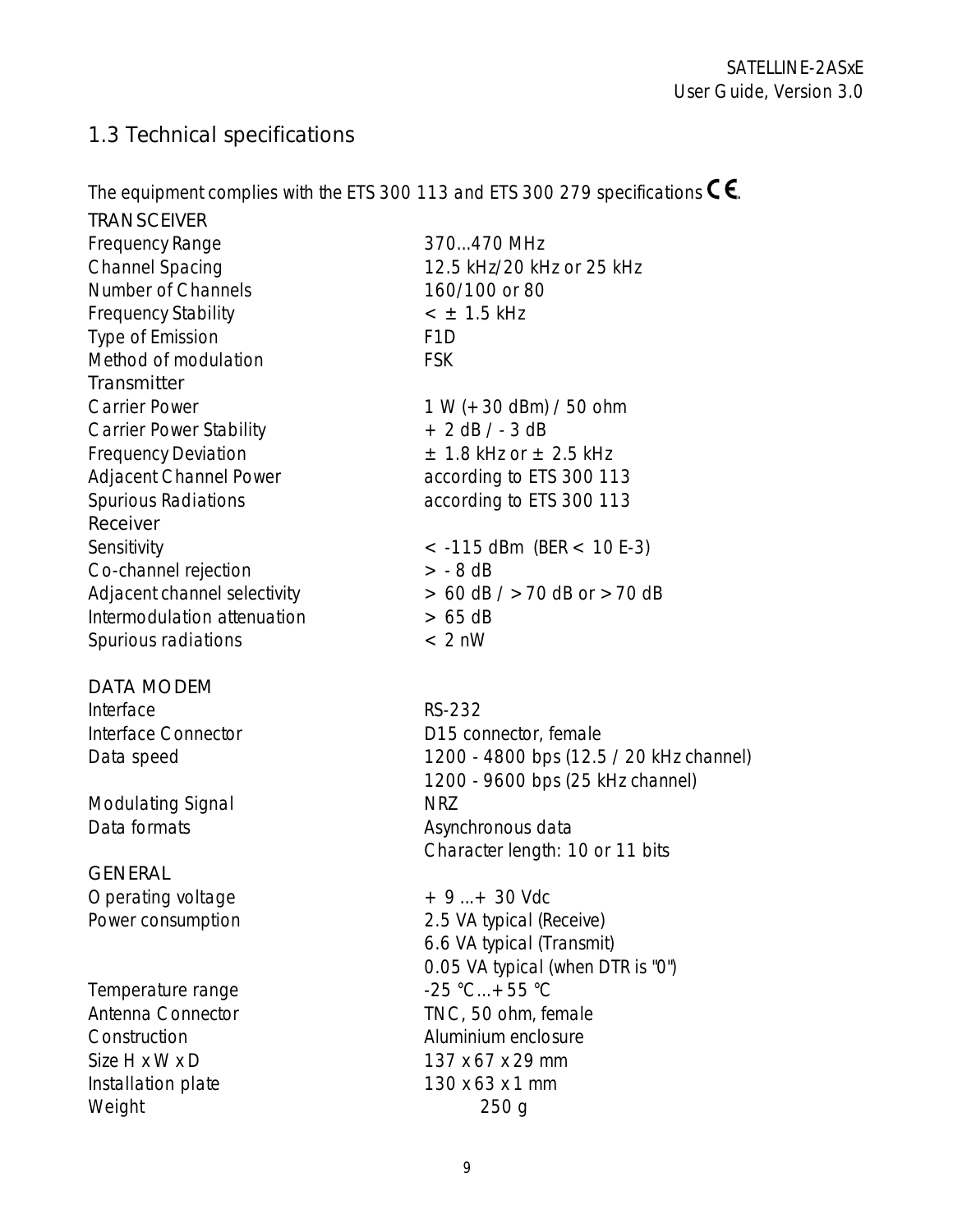Labelling information:

**Ser.no.** 98290014 **Fc:** 468.2000 MHz Init. Settings: 468.2000 MHz / 25 kHz **SATEL OY**  Tel: +358-2-7777800, Fax: +358-2-7777810

- Serial number
- Frequency, centre frequency, tuning range  $+/- 1$  MHz
- Initial settings: Frequency / channel spacing
- Contact information of manufacturer or distributor

# 2 Transmission with the Radio Modem

# 2.1 Transmission

The SATELLINE-2ASxE is ready to transmit data within 300 ms after the supply voltage is switched on and the DTR line is in the "ON" state.

There are three different methods of initiating data transmission:

- 1. Transmission based on CTS or CD handshaking
- 2. Data connected directly to the TD line
- 3. Using TX control of RTS line

If the connection between the radio data modems breaks in the middle of the transmission i.e. as a result of a weak signal, the radio modems can be reconnected by interrupting the transmission for a moment.

### 1. Transmission based on CTS or CD handshaking

Handshaking should be used when the user needs to ensure that the radio channel is free and the modem is ready to transmit data:

- CD line turns "ON" if the radio channel is occupied (i.e. the strength of another transmission or interference exceeds a preset sensitivity level)
- CTS line turns "OFF" if the radio modem has recognised a valid synchronization pattern or if the modem is for any reason unprepared for transmission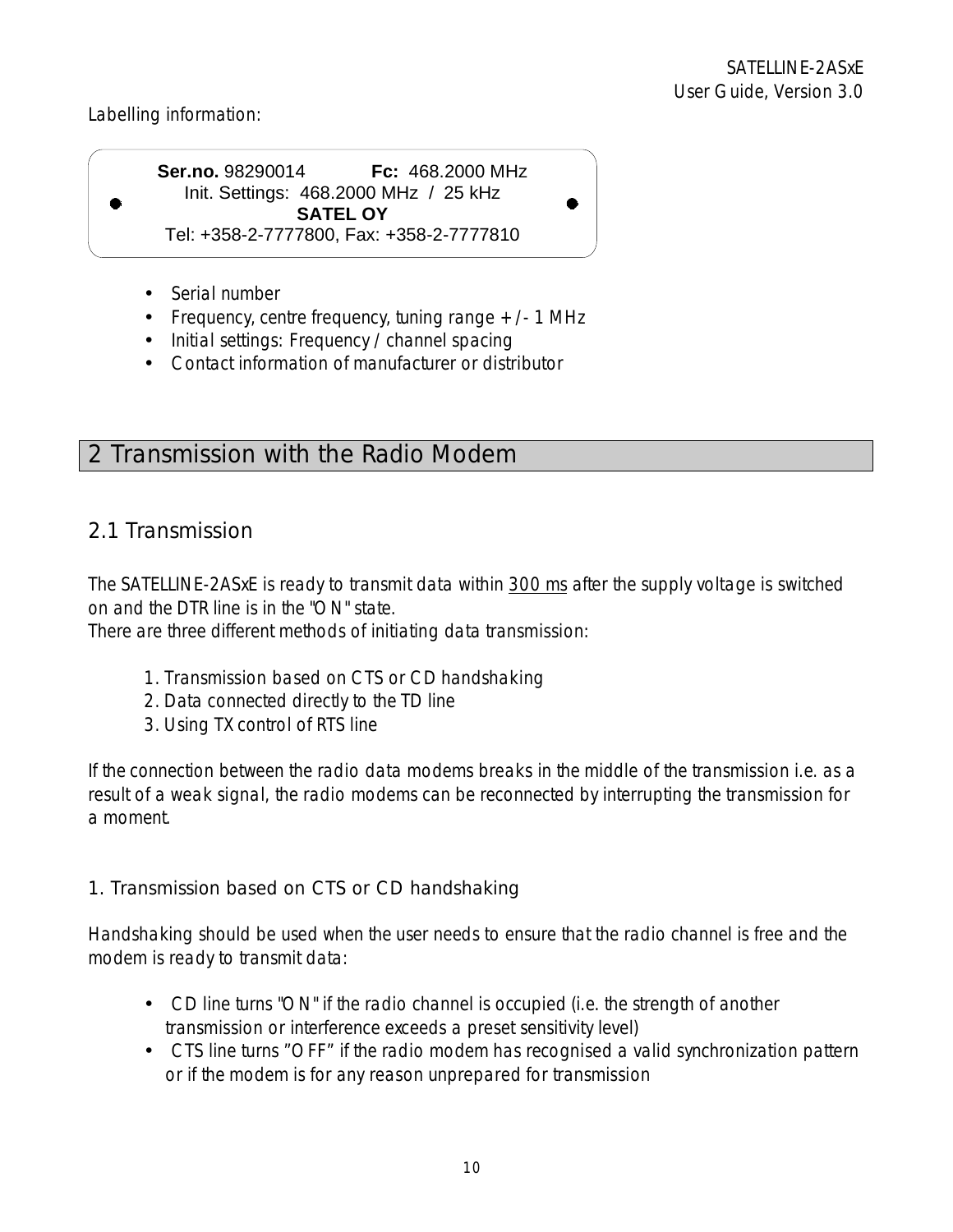### NOTE!

CTS does not follow the CD line. CTS line is not affected by interference or signals from other radio equipment  $(=$  programmable data squelch). Only real received data turns CTS "OFF". This feature makes data transmission possible also in presence of slight interference.

### 2. Data connected directly to the TD line

It's not necessary to use handshaking if the following conditions are met:

- The channel is completely free from other transmissions and overlapping transmissions are prevented
- Data packets are short (less than 500 bytes)
- If transmitting long data packets (more than 500 bytes) the terminal should be set to use two (2) stop bits and the radio modem in a state where the total number of bits in a character is one less than in the terminal. (Prevents the buffer from filling up.)

### 3. Using the RTS line to control transmission (RTS set to TX control)

RTS line activates transmission and prevents the radio modem from going into the reception mode. The radio modem sets the CTS line when it is ready to accept data for transmission.

## 2.2 Reception

The SATELLINE-2ASxE is ready to receive data within 300 ms after the power supply is switched on and the DTR line is in the "ON" state.

Data appears on the RD line as soon as the modem receives a valid data transmission. Start of reception can also be detected from the CTS and CD lines. (See 2.1)

In case of interference or external equipment affecting the functions of the radio modem it can be necessary to prevent the radio modem from receiving. In systems with simplex data transmission, reception can be switched off at the transmitting end. This prevents possible external interference from preventing transmission. (See 7.2.8)

In systems with several radio modems the reception of data can be stopped with the RTS line by activating the "RD line control" in the programming mode. (Compare with 7.2.8) When the RTS line is not active the reception of data to the RD line is disabled. Transmission is not possible as long as data transmission is present on the channel.

In systems with several radio modems the reception of data can be stopped with the RTS line by activating "Reception Control" in the programming mode. (Compare with 7.2.8) When the RTS line is not active reception is stopped (CTS line indicates current status) and transmission is possible.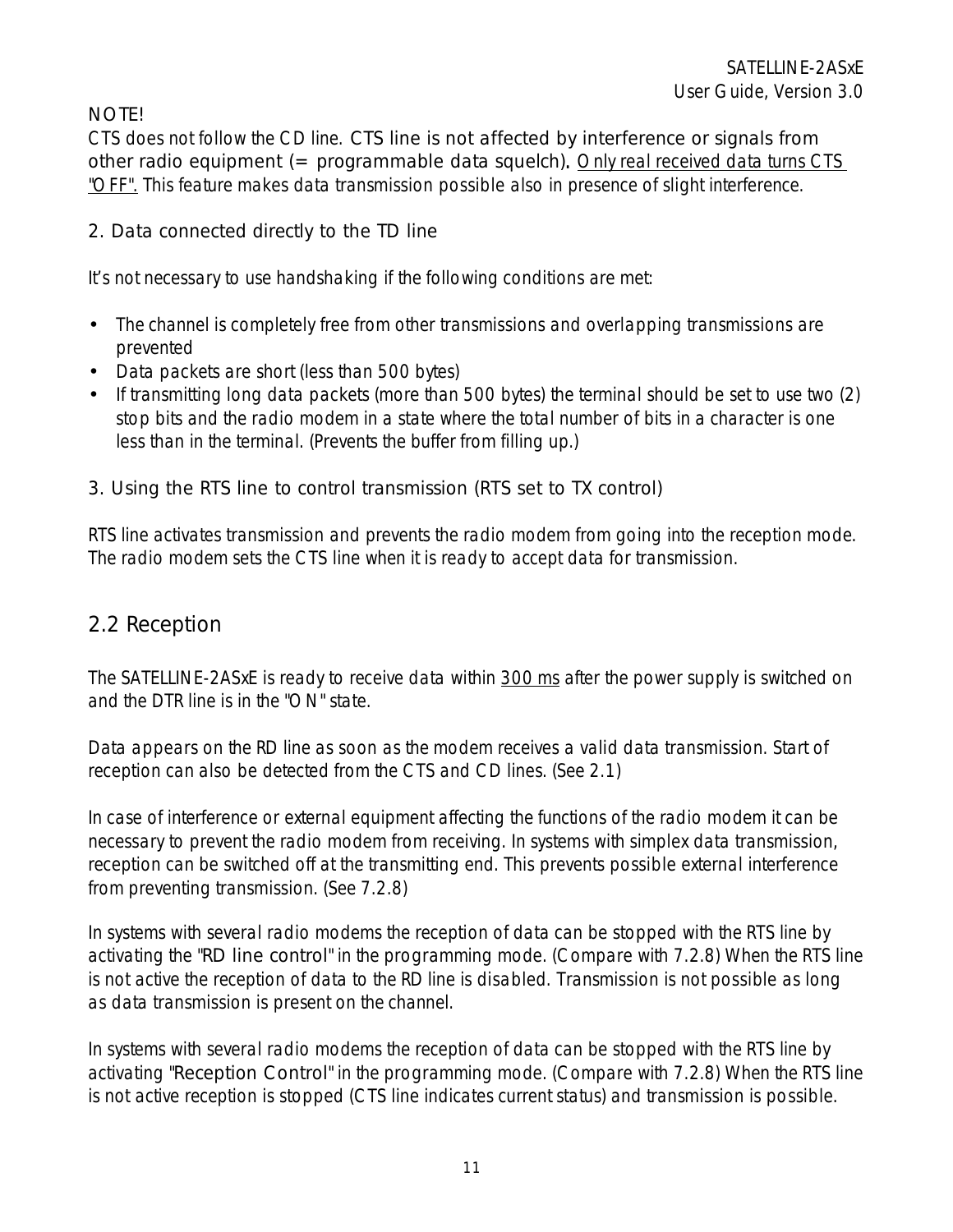### 2.2.1 RSSI signal

Received Signal Strength Indicator, RSSI, (D connector pin 5) can be used for the approximate determination of the radio signal strength on the current channel.

In the following figure is the typical RSSI voltage (V) as a function of the signal level (dBm). In practise signal level exceeds –25dBm only if the distance to a transmitting modem is less than 10 meters.



# 2.3 Delays during data transmission

When using a radio data modem, certain delays occur in data transmission and reception. The delays at different data speeds are:

|                                                | $1200$ bps           | 2400 bps        | 4800 bps | 9600 bps        |  |
|------------------------------------------------|----------------------|-----------------|----------|-----------------|--|
| Wakeup time DTR OFF/ON                         | 300 ms               |                 |          |                 |  |
| Rx/Tx turn around time on the radio interface  | 24 ms                | $12 \text{ ms}$ | 6 ms     | 3 ms            |  |
| Rx/Tx turn around time on the RS-232 interface | $0 \text{ ms}$       |                 |          |                 |  |
| Tx/Rx turn around time*)                       | 40-270 ms 120-150 ms |                 | 10-90 ms | $5-60$ ms       |  |
| Tx/Rx turn around time typical                 | $65 \text{ ms}$      | 47 ms           | 30 ms    | $20 \text{ ms}$ |  |
| Delay of a point-to-point connection **)       | $61 - 65$ ms         | $47 - 49$ ms    | 30-32 ms | 18-19 ms        |  |

\*) depends on the length of the data packet and data speed differences between the data terminal and the radio data modem

\*\*) TD line radio modem 1 / RD line radio modem 2 delay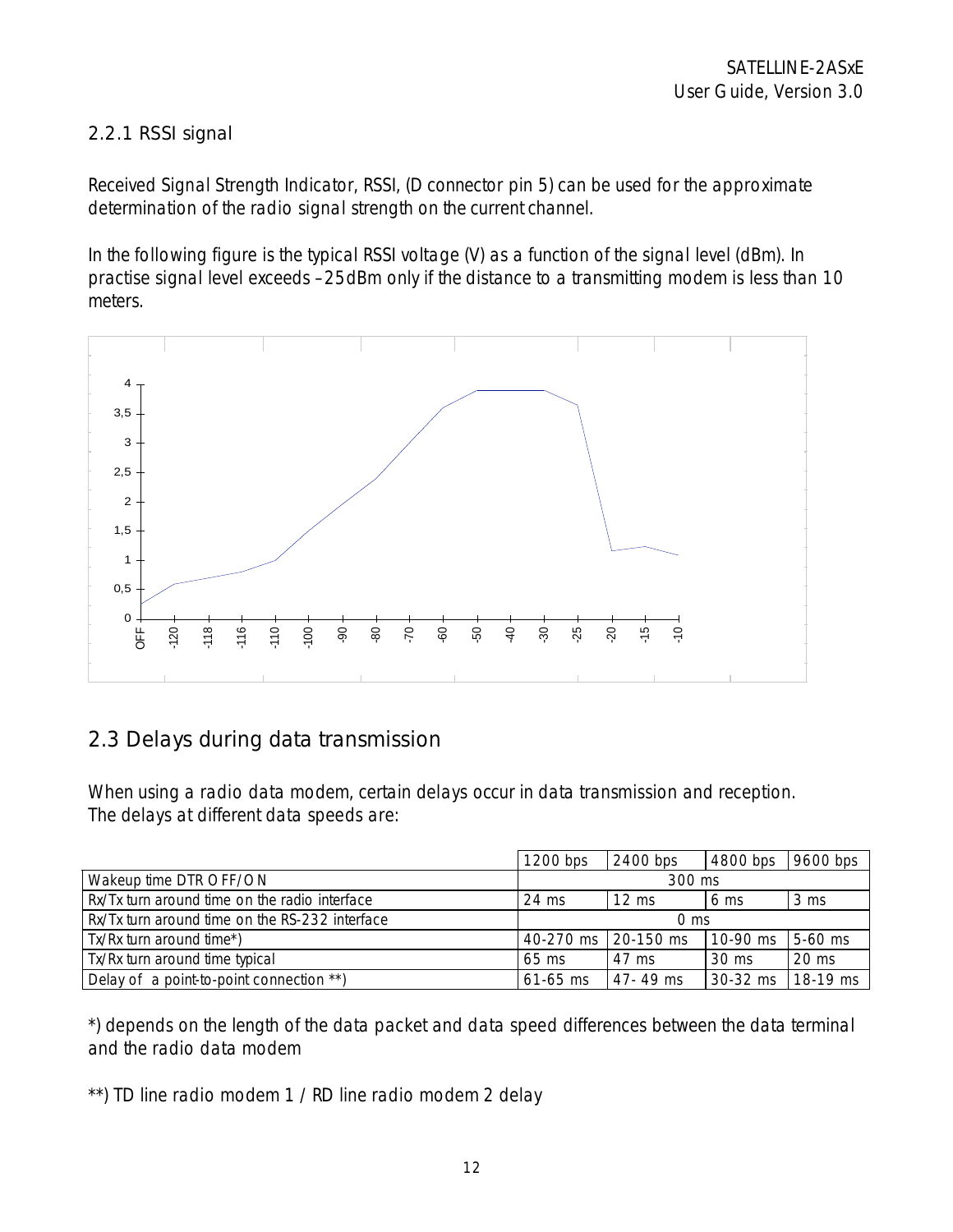## 2.4 Basic connection between two radio modems

In order to create a connection between two terminals transmitting and receiving data the radio modems should be programmed and wired as described below. In this case there is no external protocol in use.

#### Basic setup of the programming menu

| ****** SATEL OY<br>****** SATELLINE-2ASxE SW Version 5.01                                                                                                  | Salo, Finland tel: +358-2-7777800                                                |
|------------------------------------------------------------------------------------------------------------------------------------------------------------|----------------------------------------------------------------------------------|
| Center Frequency 468.0000 MHz<br>Lower Freq. Limit 467.0000 MHz<br>Upper Freq. Limit 469.0000 MHz                                                          |                                                                                  |
| 1) Current Frequency 468.2000 MHz<br>2) Channel Spacing 12.5 kHz<br>3) Data<br>4) Addresses                                                                | 4800 bps 10 bits<br>$tx = 0000 / 0000$ (hex) off<br>$rx = 0000 / 0000$ (hex) off |
| 5) Receiver<br>6) Repeater Function off<br>$7)$ SL-commands<br>$ 8)$ RTS-line<br>9) Special Functions off<br>A) TX Start delay (ms) 0000 (hex)<br>T) Tests | on<br>of f<br>off<br>off                                                         |
| Q) Quit<br>Enter selection >                                                                                                                               |                                                                                  |

#### Two wire cable

Г

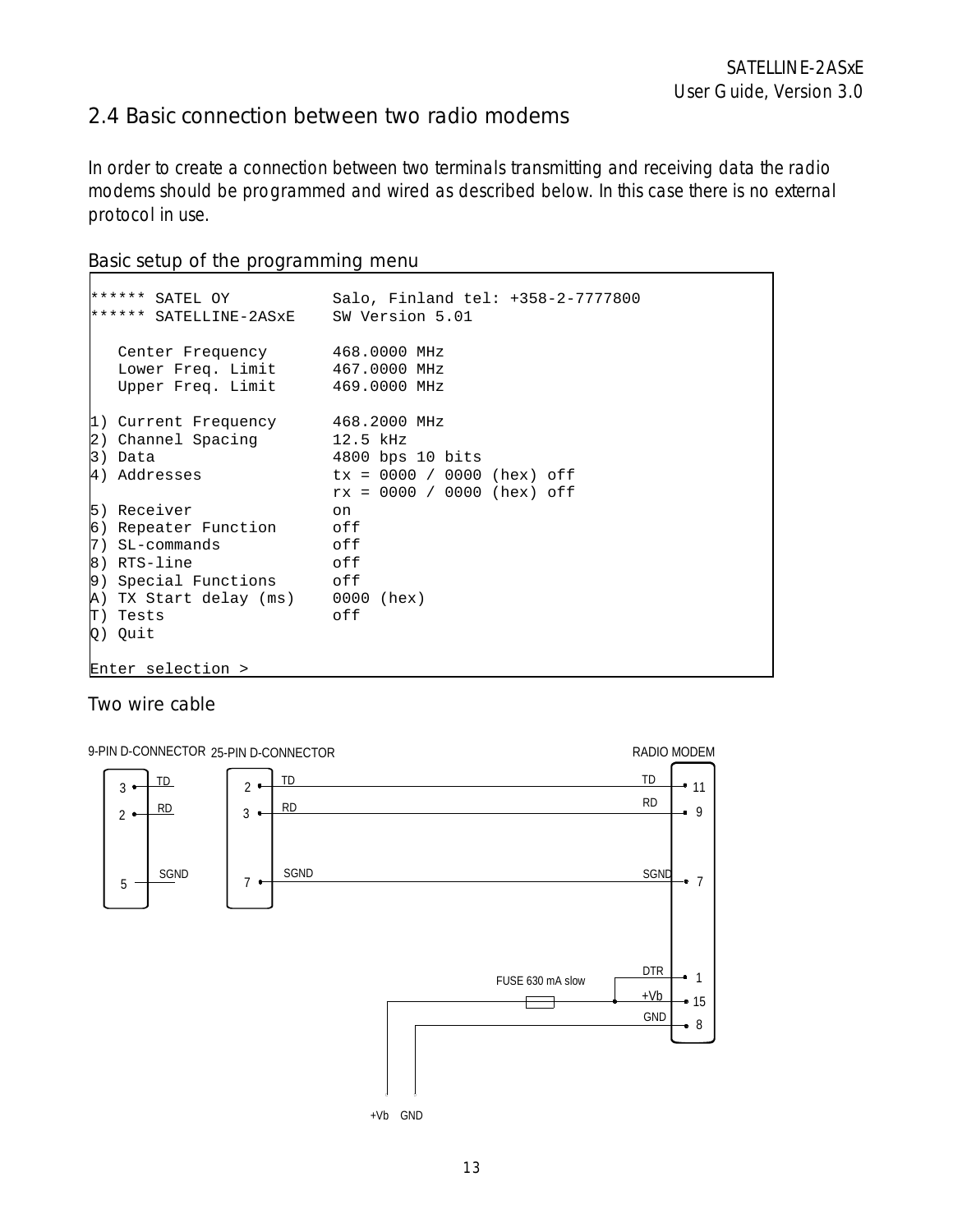# 3 Asynchronous Data Transmission and Data Speed

If the character length or data speed is incorrectly set, errors will appear in transmission. At reception they appear as "error characters" or as incorrect operation of the modem.

The data settings of each station in the system should all be the same.

### 3.1 Asynchronous character

 $10 \text{ } H$ 

The asynchronous data characters are in accordance with the ANSI-standard (e.g. ASCII), and according to the length of the character are divided into two groups. The character length is 10 or 11 bits including start, data, parity and stop bits.

Radio data modems repeat the parity bit as such. The composition of a character is shown below (compare to 7.2.3):

| 1 U D I 1     |              |        |        |               |             |              |
|---------------|--------------|--------|--------|---------------|-------------|--------------|
|               | <b>START</b> | 7 DATA | PARITY | <b>STOP</b>   |             | e.g. 7, E, 1 |
|               |              |        |        |               |             |              |
|               | <b>START</b> | 8 DATA |        | <b>STOP</b>   |             | 8, N, 1      |
|               |              |        |        |               |             |              |
| <b>11 BIT</b> |              |        |        |               |             |              |
|               | <b>START</b> | 8 DATA |        | <b>PARITY</b> | <b>STOP</b> | e.g. 8, E, 1 |
|               |              |        |        |               |             |              |
|               | <b>START</b> | 9 DATA |        |               | <b>STOP</b> | 9, N, 1      |
|               |              |        |        |               |             |              |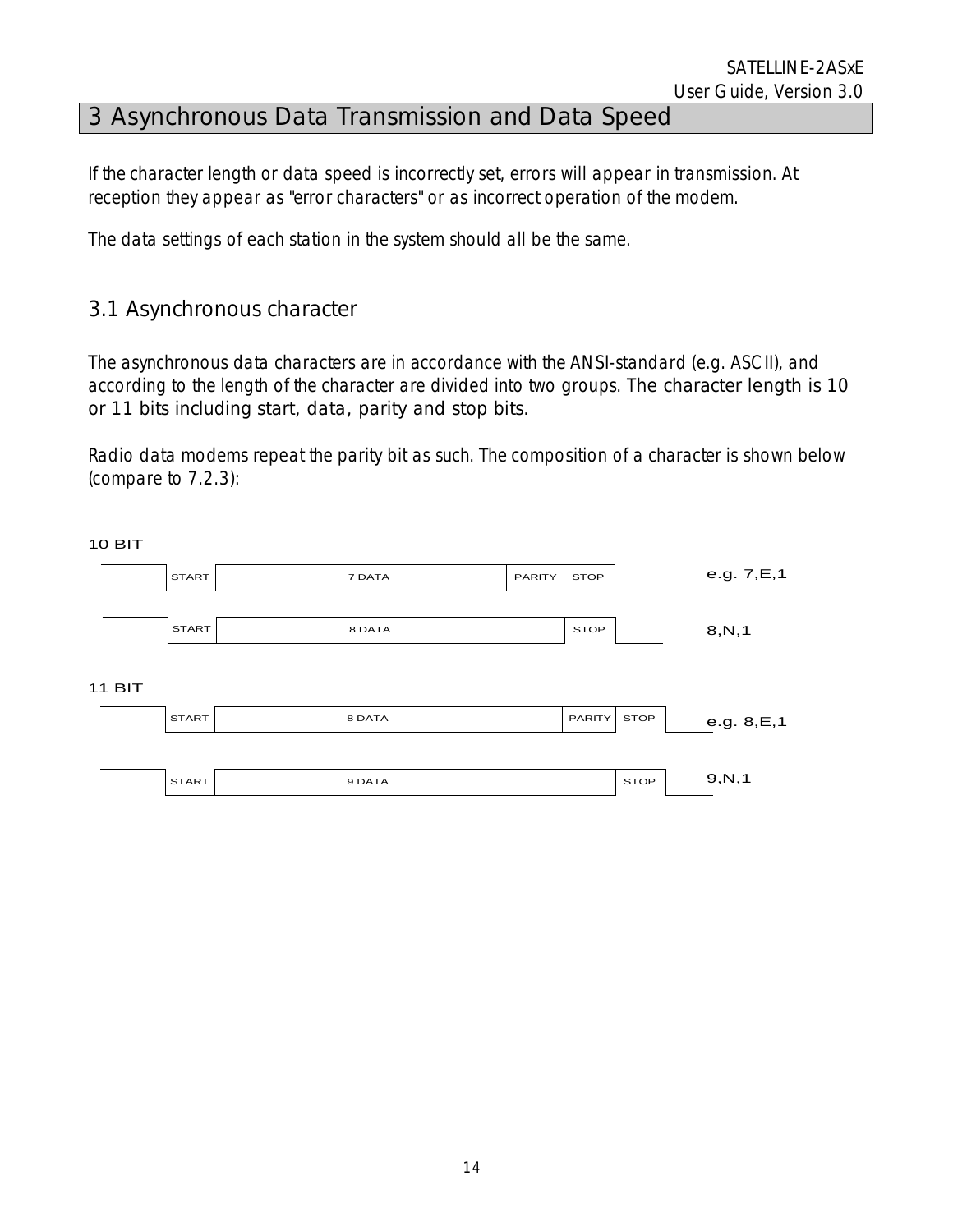#### 3.1.1 Special BREAK Character

A BREAK character is used in some special protocols e.g. ABB RCOM protocol. The BREAK character is the first character of the data string with 0 level. It is longer than one normal asynchronous character.



The transmitting radio modem recognises the special start element, BREAK, at the beginning of a data string. At reception side the radio modem generates a BREAK in a similar position. The exact length of the BREAK character is not transmitted.

### 3.2 Data speed

The data speed of the SATELLINE-2ASxE is 1200 - 9600 bit/s with the channel spacing of 25 kHz and 1200 - 4800 bit/s with the channel spacing of 12.5 and 20 kHz respectively.

The data speed can be selected in the programming mode.

# 4 Repeater Station Using One Radio Modem

Short data packets of 135 B maximum can be repeated using one radio modem. The repeater function has to be set on in the programming mode. In the repeater mode the radio modem works as an independent unit. When a radio modem is only used as a repeater it only requires a power supply and an antenna. No other equipment is needed.

A radio modem working as a repeater can also be used for transmission and reception of data. In the repeater mode the radio modem receives data in the same way as usual. However, at the same time it memorizes the received data. After finishing the reception of data the radio modem does not turn back to the state where it observes the interface lines. It immediately transmits the received and memorized data on the same channel and with the same settings as received. When transmitting data from the RS-line the functions of the radio modem do not differ from a normal radio modem.

There can be several repeaters in the same system and under the same base station. The repeater stations can also be grouped in a chain, wherein the message goes via several repeater stations. It is necessary to use addresses of the radio modem in a system with several repeater stations.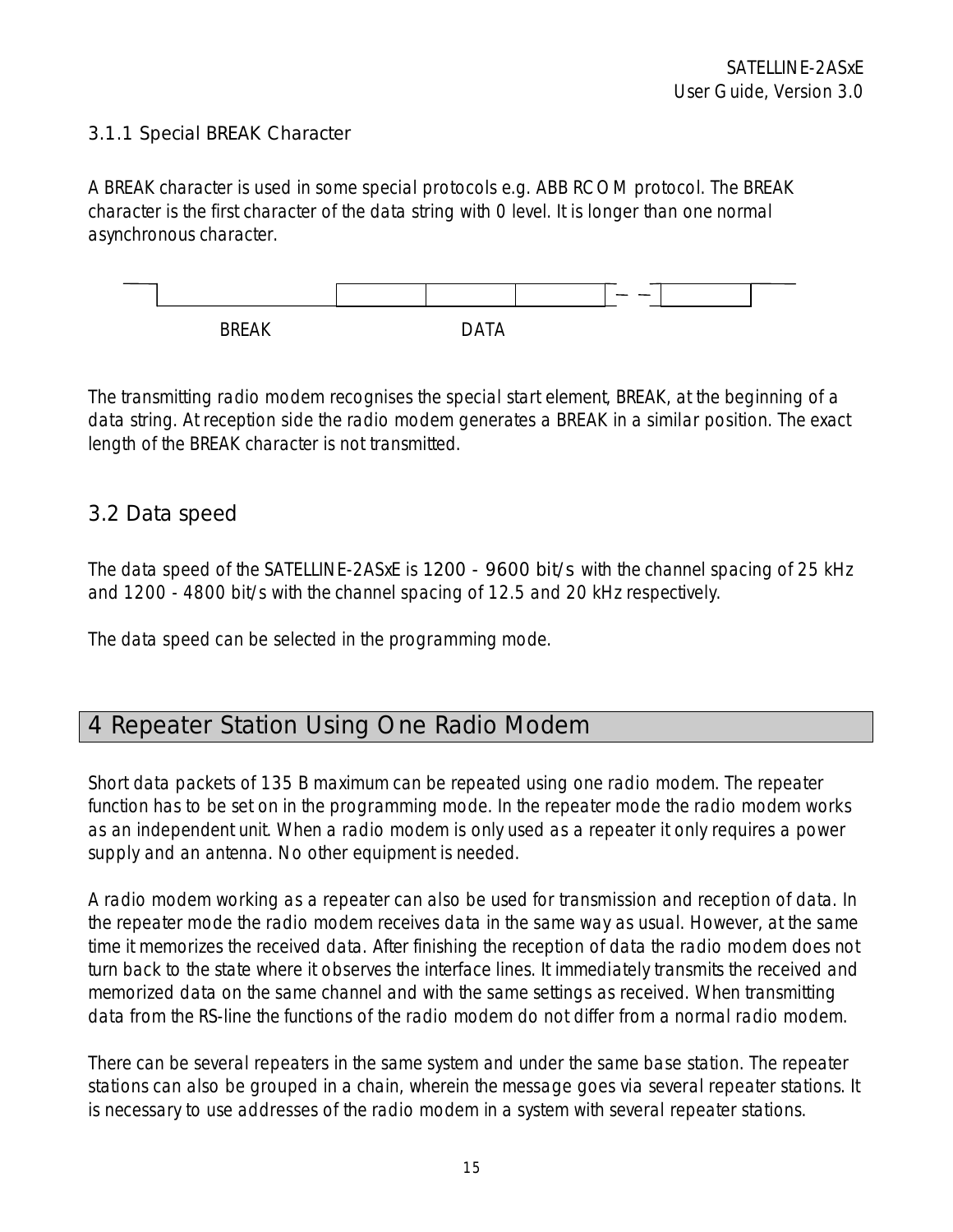# 5 Using Addresses in Data Communication

## 5.1 General

It is possible to use addresses in both transmission (TX) and reception (RX). An address consists of two data characters (altogether 16 bits). The addresses can either be the same in both directions or when necessary the transmission and the reception addresses can also be different.

Each modem has two pairs of addresses, the primary (1) and the secondary (2) addresses. If only one pair is necessary both address pairs should be set equal i.e.  $TX1 = TX2$  and  $RX1 = RX2$ . The secondary addresses are normally useful only if the radio modem is used as a repeater.

The addresses can be selected separately for both directions. It is also possible to transfer the received address to the RS interface.

An address consists of the first two characters of a data packet that the radio modem adds to every sent packet and/or checks from every received packet. (compare to paragraph 7.3.1 SLAxy command, where ADD H corresponds to x and ADD L corresponds to y)



Transmission:



Fig 1 Transmission addressing has been set ON. The radio modem will add the primary TX address to the beginning of the data packet.

 Fig 2 Transmission addresssing has been set OFF. The radio modem will transmit the data packet as such.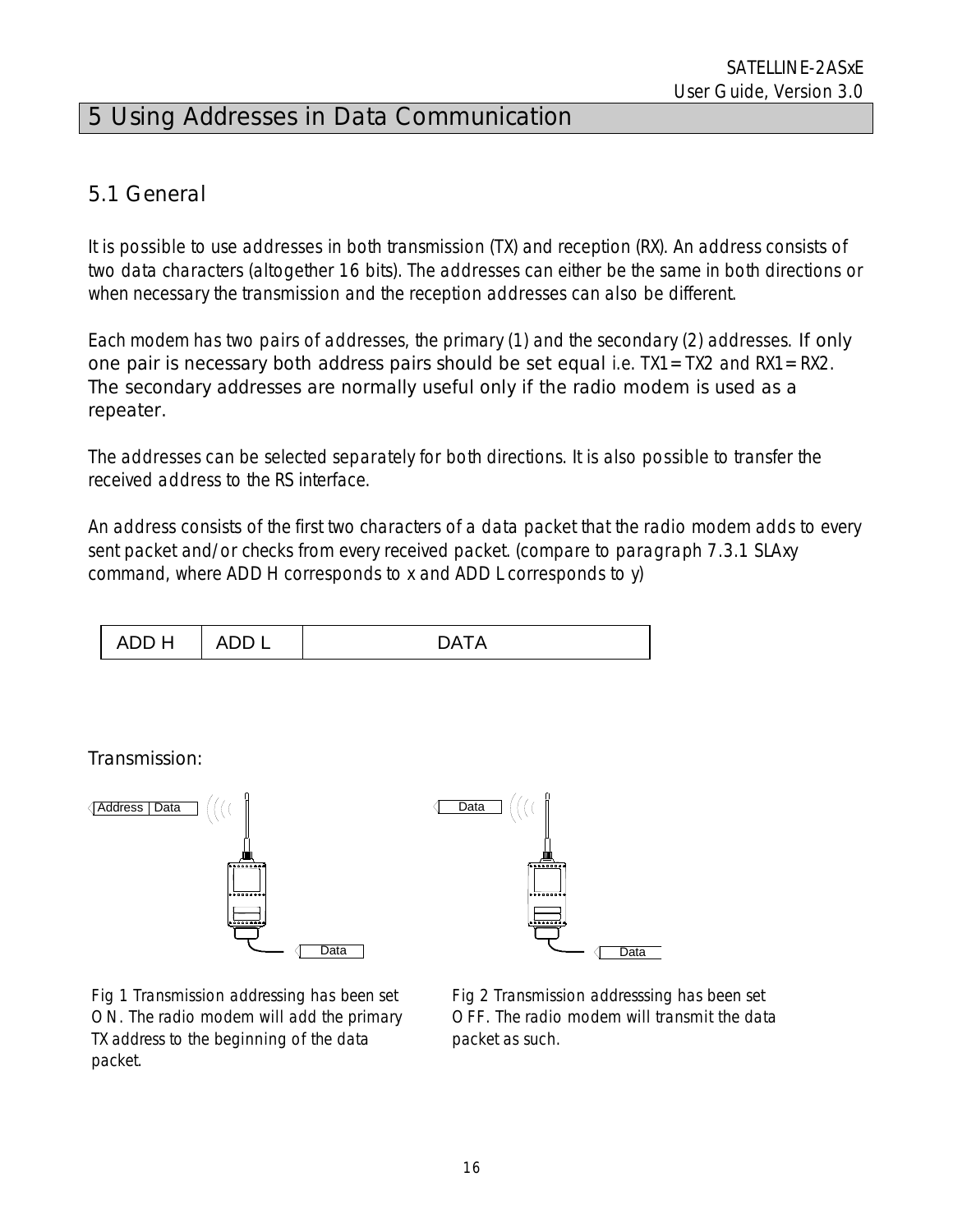

Fig 3 Reception addressing has been set ON and either the primary or secondary RX address of the radio modem is identical to the address of the received data packet.

The radio modem will remove the address and send the actual data to the RS-232 interface.

However, if the "RX Address to RD-line" (programming mode) is on, the radio modem does not remove the address.



 Fig 4 Reception addressing has been set ON, but both the primary and secondary RX addresses of the radio modem are different from the address of the received data packet. Data does not appear on the RS-232 interface.

 $\langle$ 



Fig 5 Reception addressing has been set OFF.

The radio modem will transfer all received data to the RS-232 interface.

 Fig 6 Reception addressing has been set OFF.

The radio modem will consider the characters of the address as a part of the data and will send all the characters to the RS-232 interface.

 Fig 7 Reception addressing has been set ON but there is no address in the data packet.

Data will appear on the RS-232 interface ONLY if the first 2 characters of the data match either of its own RX address. The radio modem will remove those 2 characters of data.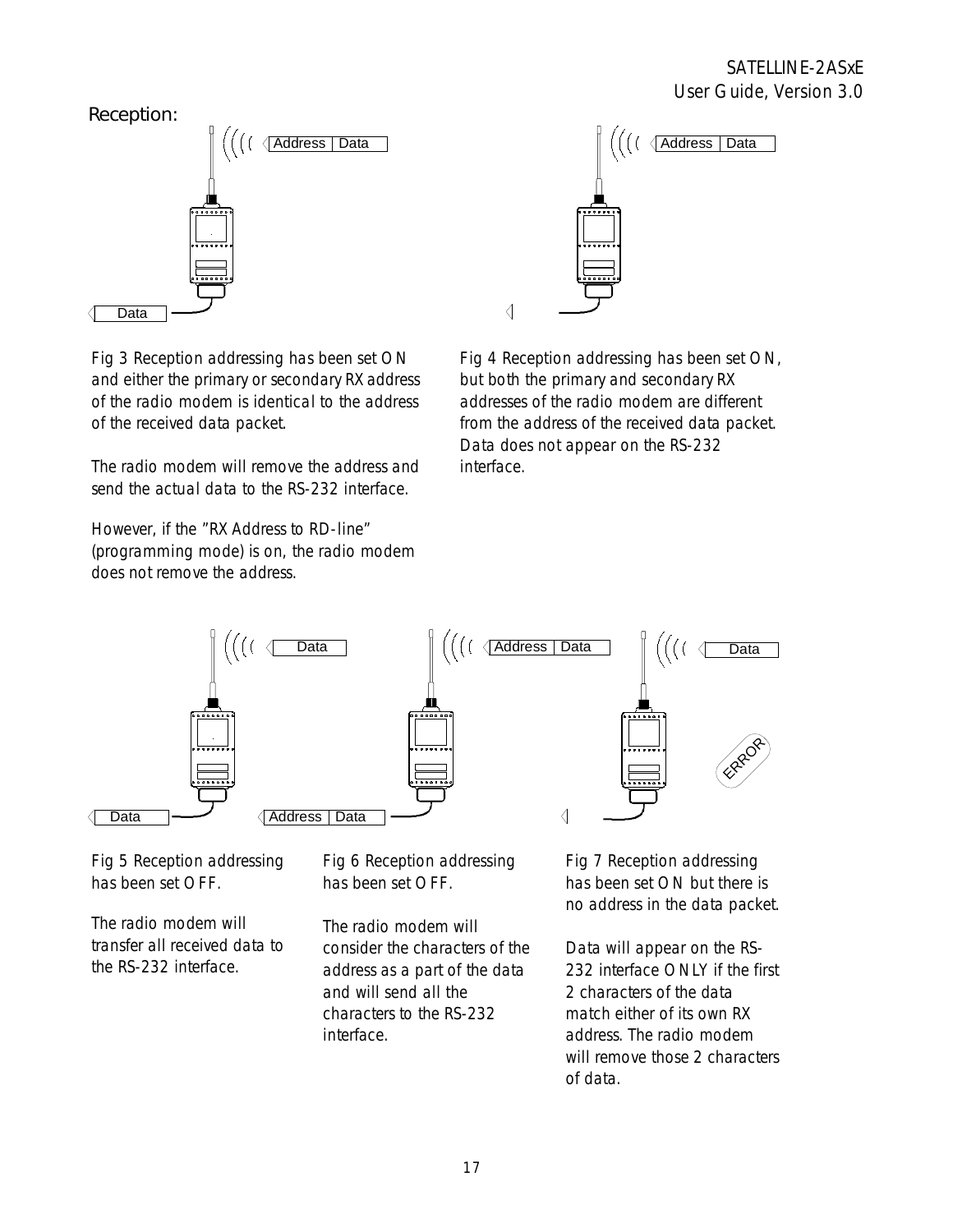## 5.2 A connection between two points

In connecting two points it is advisable to set both the receiving and the transmitting addresses equal in both radio modems. This is the easiest way to control the addresses and the risk of interference from other systems working in the same area is minimal.

It's not necessary to use addressing if a special radio channel is reserved for use in the area or if the terminal takes care of addressing.

### 5.3 A system with one base station and several substations

In a system with several substations it is necessary for the base station to know to which of the substations the message has to be sent and from which substation the message is received. When planning the system there are at least two different possibilities to make use of the addresses in the radio modem. It is also possible that the terminals take care of addressing and in this case the feature of the radio modem is not needed.

The address of the base station can always be changed when transmitting from one substation to another. In this case the base station can only listen to one substation at a time. In a polling system it is possible to use this arrangement because the radio modems communicate with each other in pairs.

In a system with Carrier Sense Multiple Access (CSMA) it is not possible to use addressing at the base station as it would prevent the base station from hearing all the substations. It is useful to change the address of the base station according to the substation in a polling system. It is the terminal of the base station that should take care of the addition of addresses and checking of data packets.

In these applications the radio modem at the base station is left without an address and the radio modems at the substations are set with both the transmitting and the receiving address. The software of the base station must be able to treat the addresses given by the base station and to add the addresses of the substations to the data packet.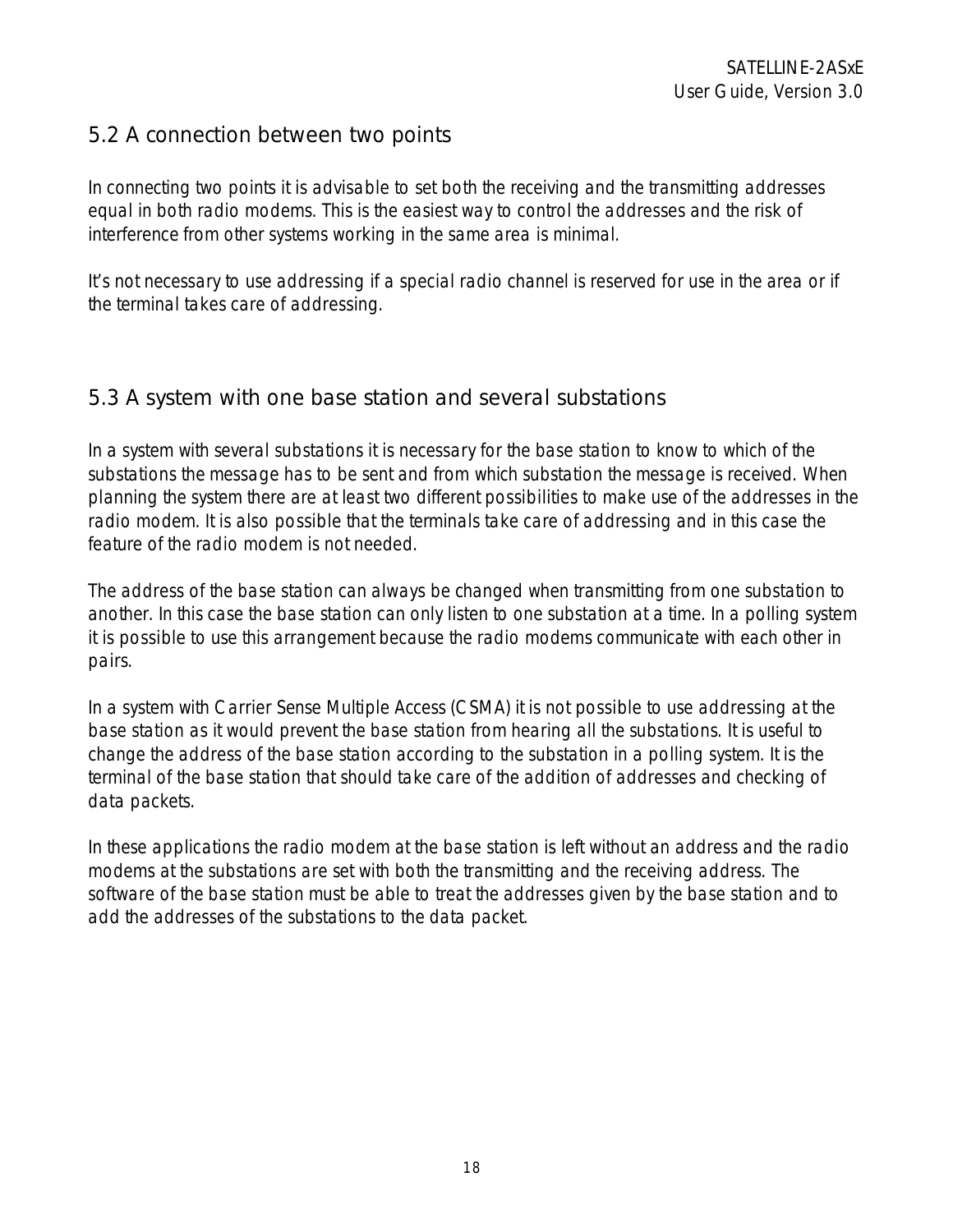## 5.4 A system with one repeater station

In systems with several repeater, sub and base stations it is necessary to use addresses in the radio modems especially if there is more than one repeater station. A system with only one repeater station can be built without addressing. However, the message will be duplicated on the communication route (the base station hears the messages from both the substation and the repeater station).

There are at least two alternative ways to use addressing depending on the programmability of the terminal equipment and the number of repeater stations and their positions to each other.

#### 5.4.1 The alternating addresses of a pair of radio modems

When neither the terminal nor the substations are able to generate address fields, but they can recognize the message addressed to them, the addresses of the radio modems can be alternating. The transmission (TX) and reception (RX) addresses of the radio modems alternate according to the following table:

|           | Base station | The address of     | The address of the |  |
|-----------|--------------|--------------------|--------------------|--|
| address   |              | repeater station 1 | substations of the |  |
|           |              | and substations of | repeater station 1 |  |
|           |              | the base station   |                    |  |
| TΧ        | address 1    | address 2          | address 1          |  |
| address   |              |                    |                    |  |
| <b>RX</b> | address 2    | address 1          | address 2          |  |
| address   |              |                    |                    |  |

In a system using alternating addresses the routing of data to a specific radio modem is set at the time of installation. The order of the addresses must be set according to the wished routing of data. Please note that in systems with alternating addresses the base station and the substations hear their own messages repeated.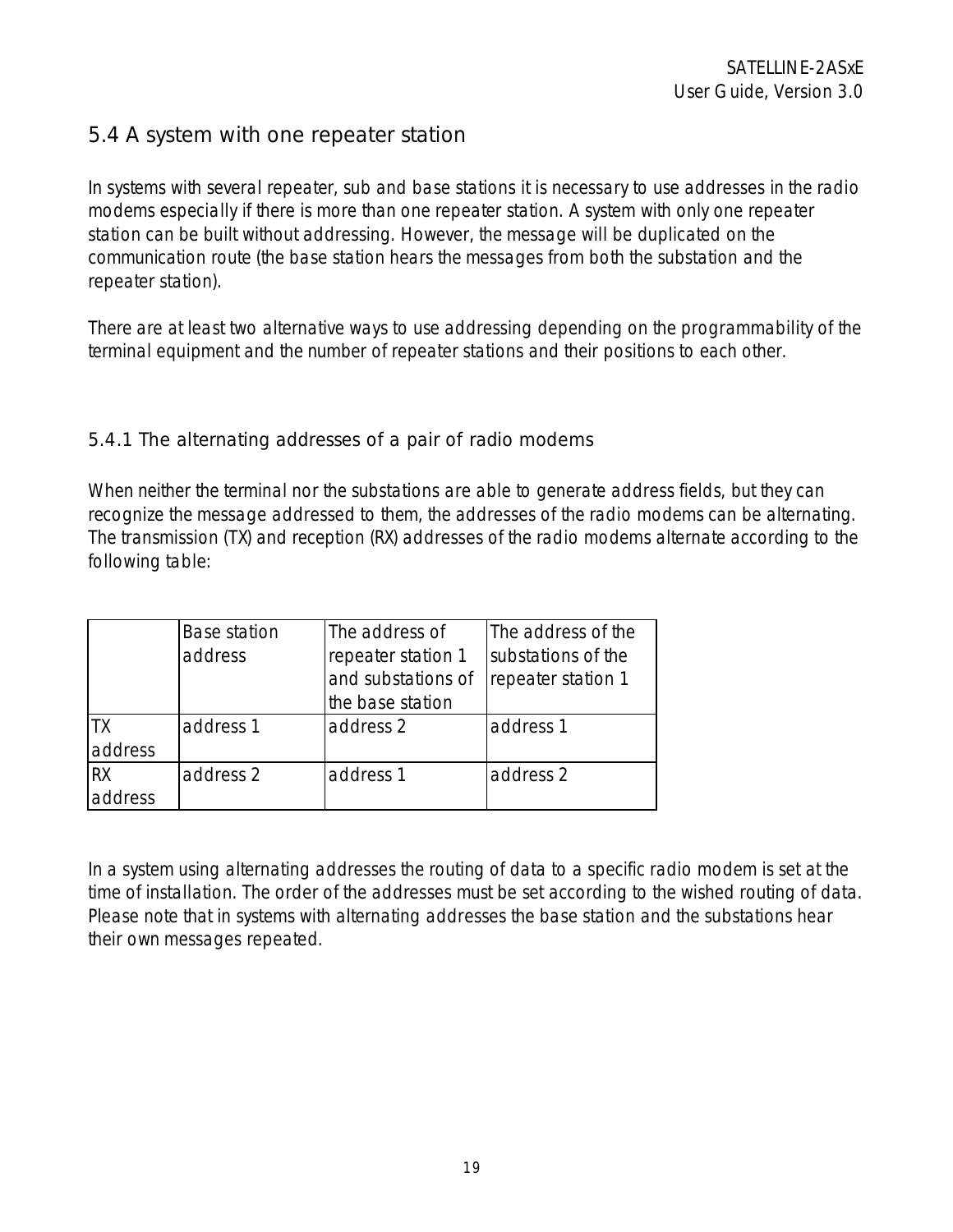## 5.5 A system with several repeater stations



In systems with several adjacent or parallel repeater stations addresses should be used. This prevents messages from circulating around the network and ensures that only a determined radio modem receives the message.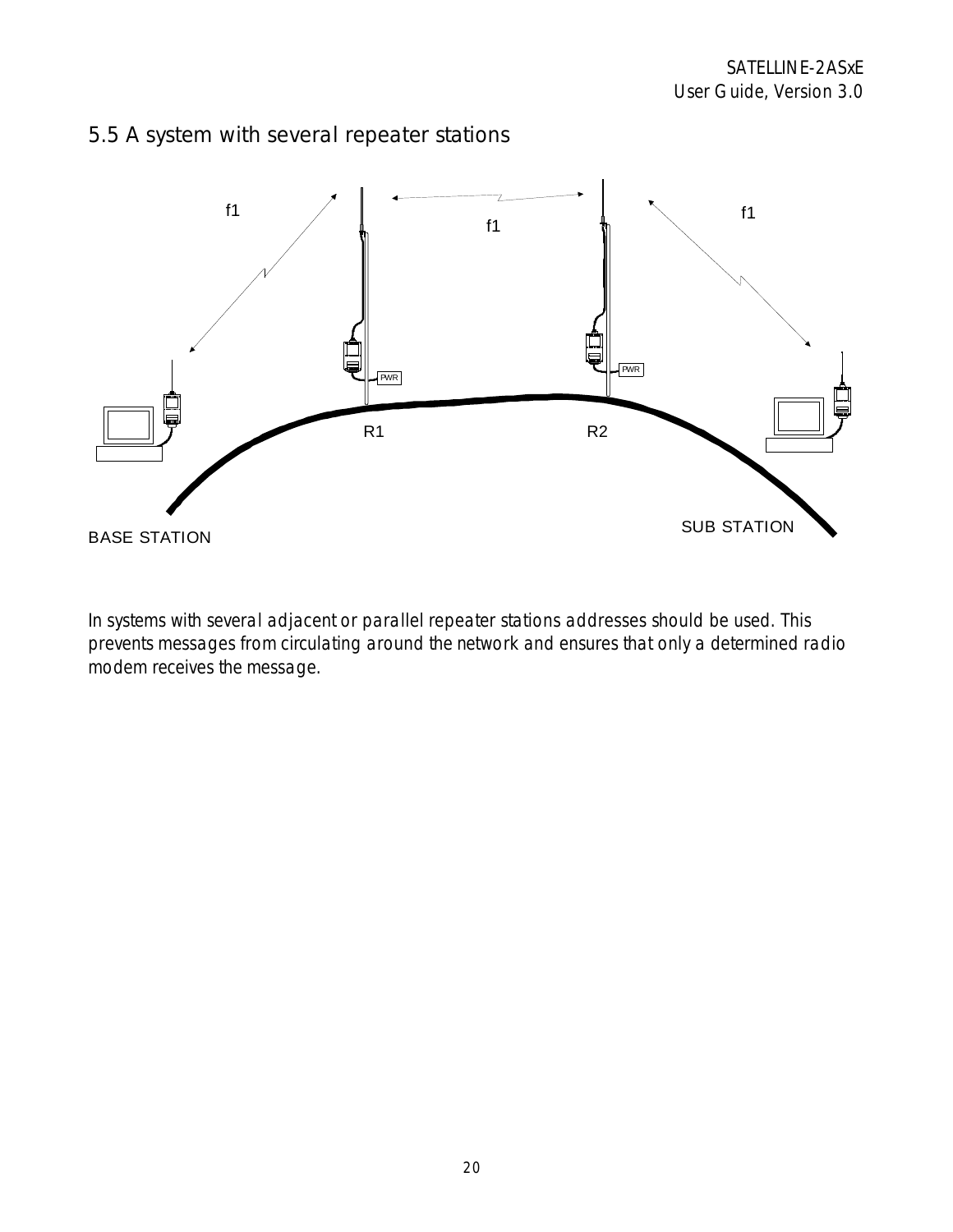All radio modems should have RX addressing set on and TX addressing set off. The base station and substation terminals add a chain of addresses to the beginning of the data. Addressing is used in the following way to route a message:

| - ۍ<br>$\mathbf{v}$ | $\mathbf{r}$    | $\mathbf{r}$ | ۱Λ |
|---------------------|-----------------|--------------|----|
|                     | . .<br>-<br>ヽレ∟ | -            |    |

- a message from the base station terminal contains the addresses of the repeater stations and the substation (each box consists of two characters)

- the message from the repeater station 1 to repeater station 2

SADD BATA

- the message from the repeater station 2 to substation 4

de la contradición de la contradición de la contradición de la contradición de la contradición de la contradición de la contradición de la contradición de la contradición de la contradición de la contradición de la contrad

- the message received from the RS-232 port at the substation 4

The string of addresses is created in the same way when the substation replies to the base station but the routing is in the opposite way:

|  | ∕ د.<br>$\mathbf{v}$<br>ے . | . .<br>ヽレ レ | DĽ<br>Δ<br>-<br>◡ | ١Δ<br>-<br>—<br>. . |
|--|-----------------------------|-------------|-------------------|---------------------|
|--|-----------------------------|-------------|-------------------|---------------------|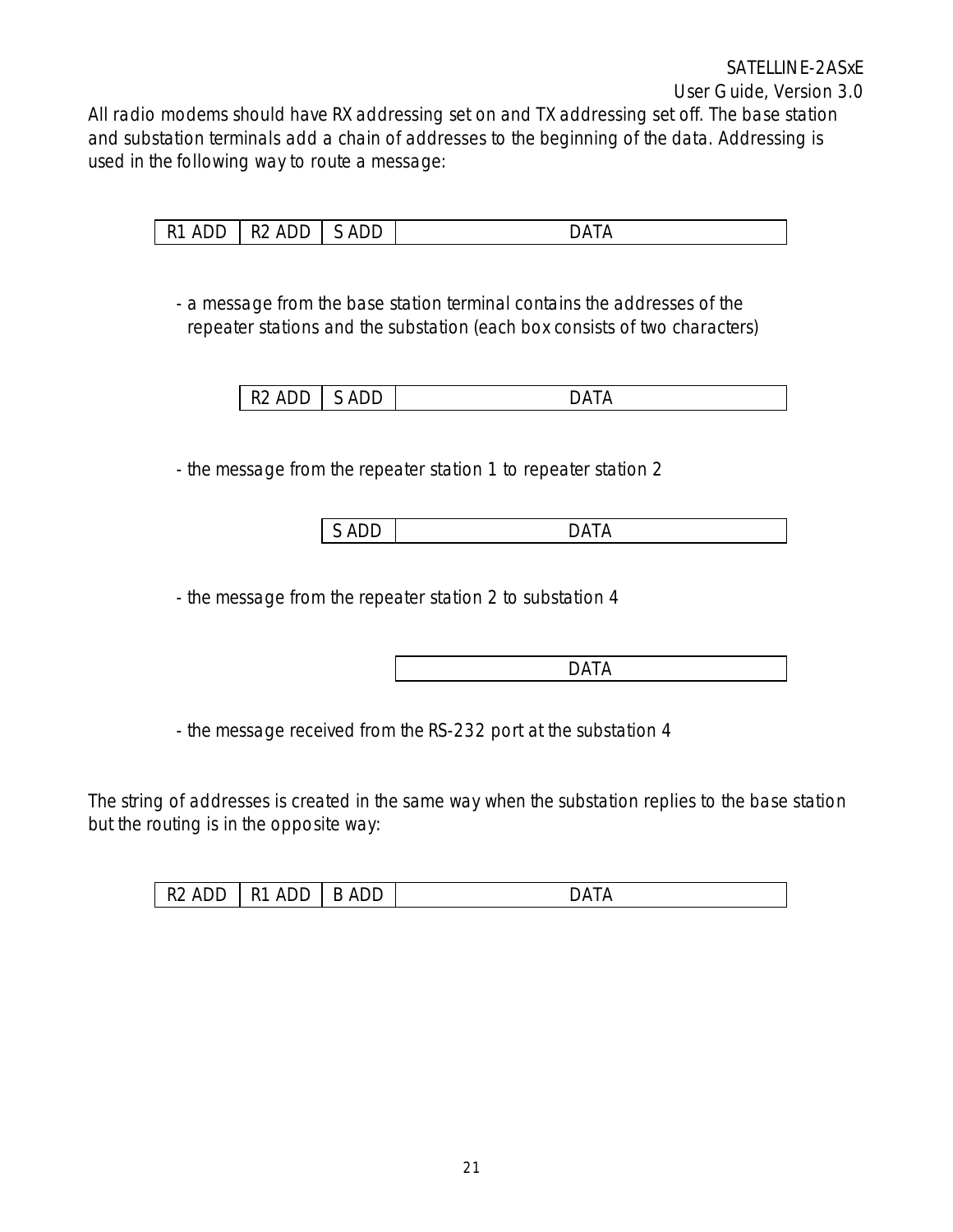# 5.6 A repeater chain using dual addressing

If the data terminal equipment is not able to generate a string of addresses to the beginning of the data packet, dual addressing can still be used to connect two points using several repeaters.

In dual addressing every single link and direction is given a unique address, which prevents duplicate and circulating messages. Data terminal equipment does not need to add anything to the data.

The idea of dual addressing is that the primary transmission address (TX1) is normally used, except when a packet with the secondary reception address (RX2) is received and the repeater mode is turned on. In this case secondary transmission address (TX2) is used instead.

In the following example two repeaters are used. Notice how unique addresses for each link (arrow) can be derived from the modem numbers. It's important that only the two repeating modems are set in the repeater mode, otherwise messages will circulate in the network. Repeaters can simultaneously function as normal substations. In this case the base station would have to be in position 4 so that routing of data from stations 2 and 3 would be correct.

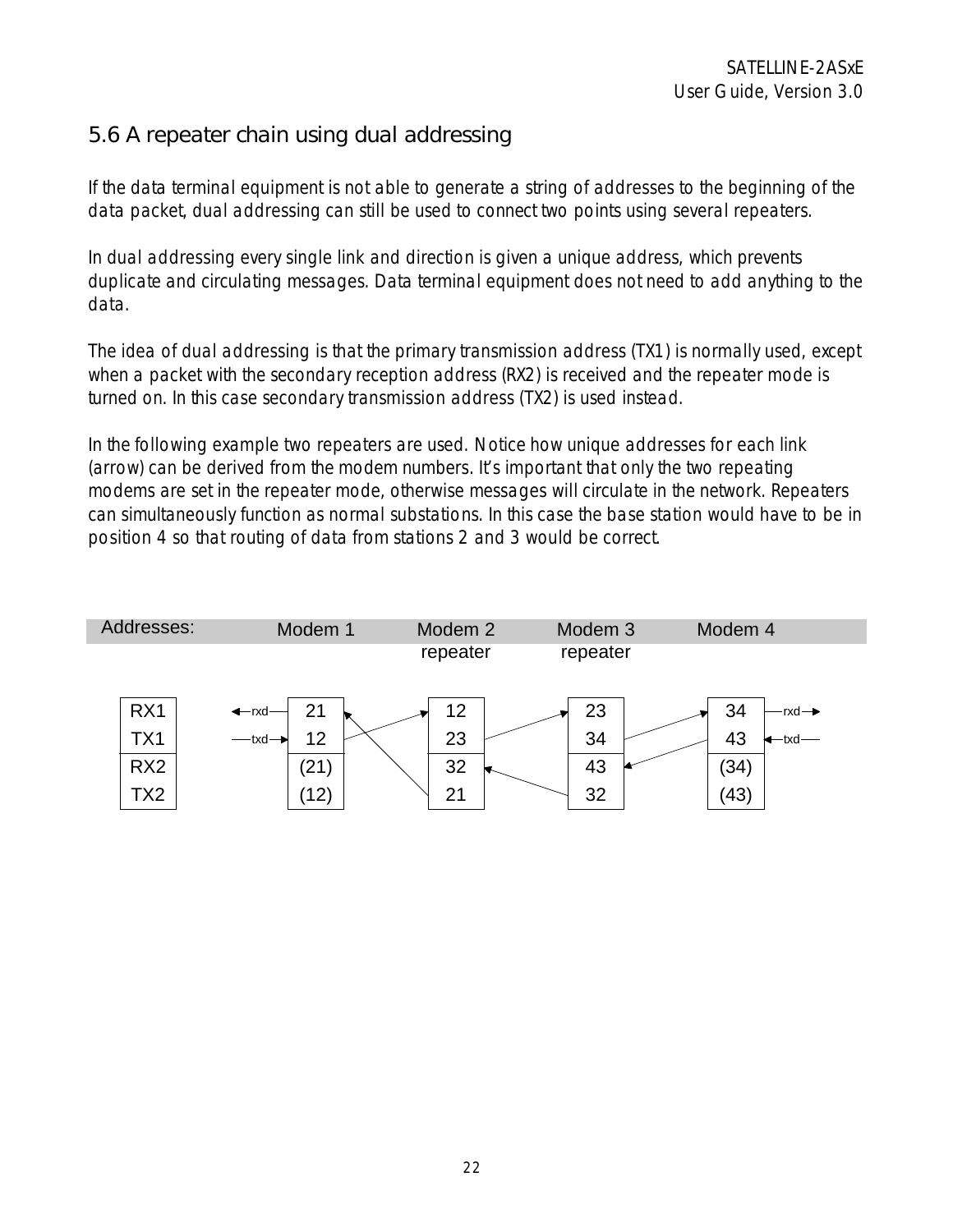## 6 Test Mode

Test Mode offers a possibility to test the connection between two stations by using the internal test message beacon of a radio modem. By setting the radio modem into the Test Mode it continuously transmits either a data packet or carrier depending on the selection. By using the independent Test Mode a terminal is not required at every station when testing the connection between different stations of the system.

When a radio modem is programmed in the Test Mode, as soon as it exits the programming mode or when power is switched on, the radio modem enters the Test Mode. To exit the Test Mode put pin 12 to ground (GND) before switching the power on. In the Programming Mode the Test Mode can be disabled again. Normal data transmission is not possible in the Test Mode.

The selected settings for data transmission are the same in the Test Mode (frequency, channel spacing, address and data speed) as in the Data Transfer Mode.

## 6.1 TX Carrier Test

When TX Carrier Test function is selected in the programming mode the radio modem transmits a continuous carrier.

### 6.2 TX Data 80 B

When TX Data 80 B function is selected the radio modem transmits data packets of 80 B. There is a break of 0.25 s between the data packets.

### 6.3 TX Data 10 kB

When TX Data 10 kB function is selected the radio modem transmits data packets of 10 kB. There is a break of 0.25 s between the data packets.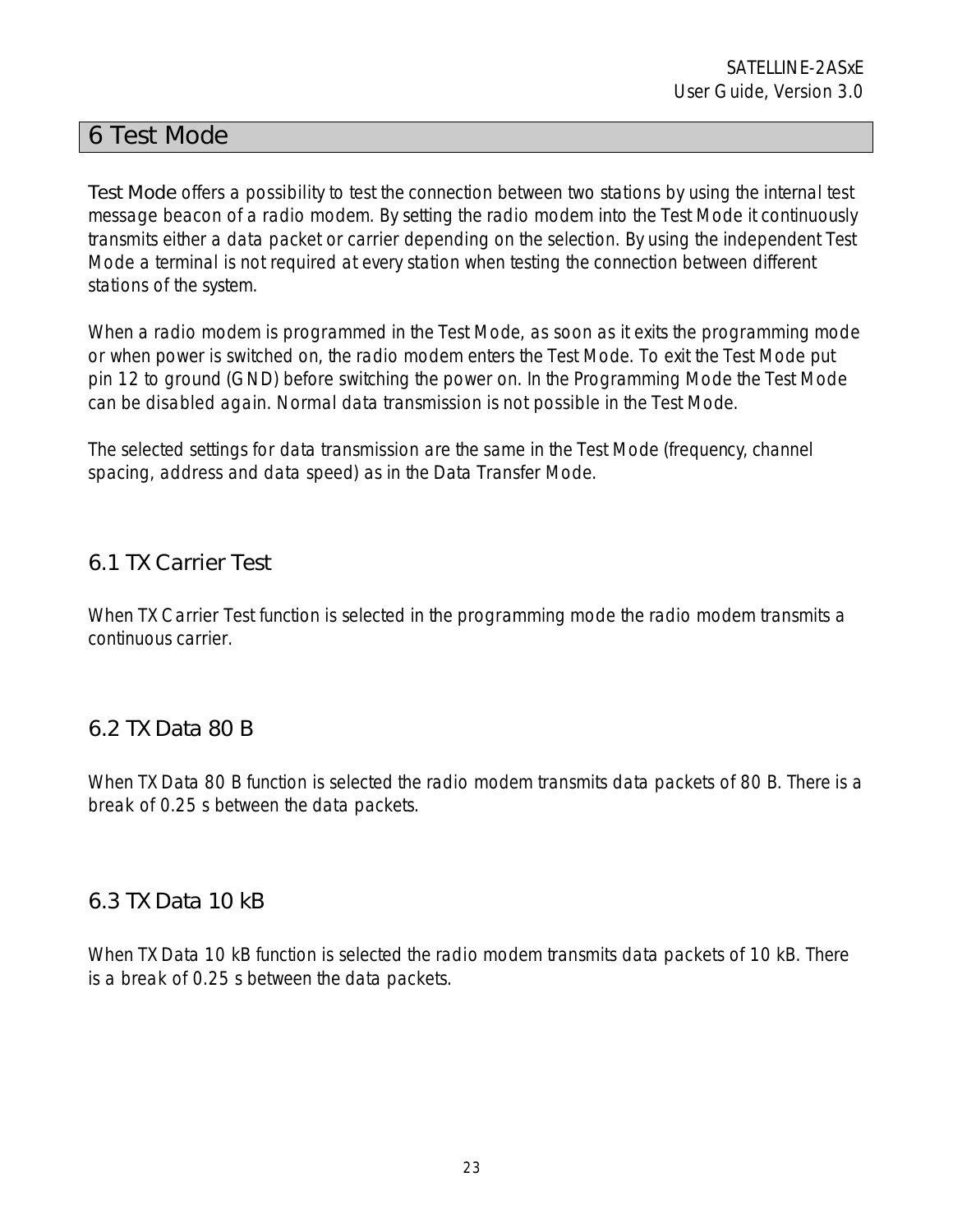# 7 Programming the SATELLINE-2ASxE

### 7.1 General

There are several features in SATELLINE-2ASxE radio modem that can easily be changed. The mode of the radio modem must be changed before choosing between different features. Normally SATELLINE-2ASxE is in Data Mode, when pin 12 of the D connector is open.

When pin 12 is connected to ground (GND), the radio data modem is turned into **Programming** Mode. In the Programming Mode the settings of the serial port are always 9600 bps, N, 8, 1. In this mode the settings of SATELLINE-2ASxE can be changed in the way described in chapter 7.2.

If the SL-command function is activated the radio channel and addresses can be changed without moving into the Programming Mode. Settings of the serial port are those set at the Programming Mode. With this function the features of SATELLINE-2ASxE can be changed in the way described in chapter 7.3.

### 7.2 Programming mode

Connect the radio data modem to a terminal or a PC running a suitable terminal program such as SaTerm. Check that the terminal settings are 9600 bps, 8N1. Connect pin 12 of the D connector to ground (GND). The radio data modem sends a screen menu to the terminal:

```
****** SATEL OY Salo, Finland tel: +358-2-7777800 
****** SATELLINE-2ASxE SW Version 5.01 
   Center Frequency 468.0000 MHz 
  Lower Freq. Limit 467.0000 MHz
   Upper Freq. Limit 469.0000 MHz 
1) Current Frequency 468.2000 MHz 
2) Channel Spacing 12.5 kHz 
3) Data<br>4) Addresses (1992) tx = 0000 / 0000
                     tx = 0000 / 0000 (hex) off
                      rx = 0000 / 0000 (hex) off 
5) Receiver on 
6) Repeater Function off 
7) SL-commands off 
8) RTS-line off 
9) Special Functions off 
A) TX Start delay (ms) 0000 (hex) 
T) Tests off 
Q) Quit 
Enter selection >
```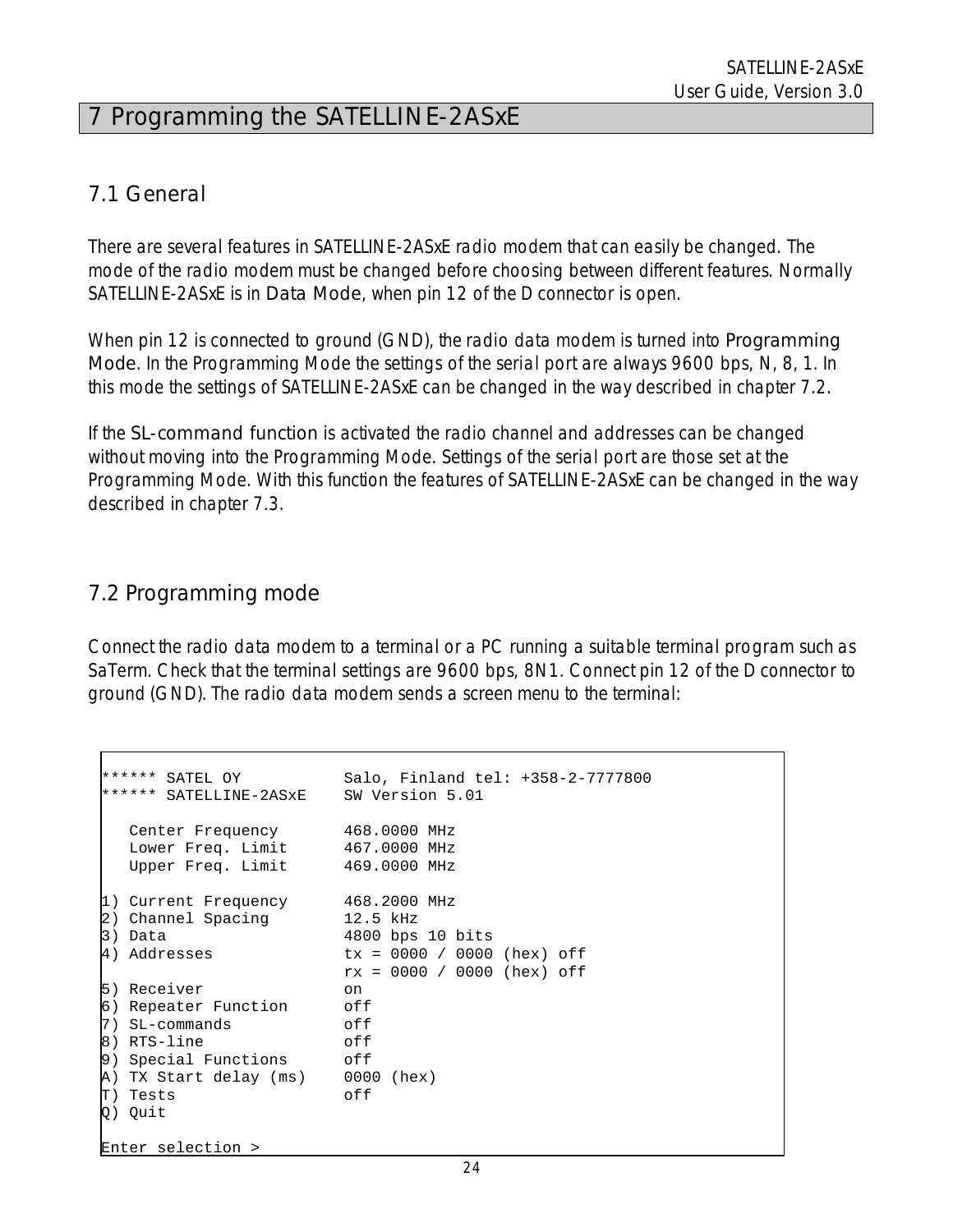## 7.2. Setting the radio frequency

The radio channel of the modem can be set in menu 1.

Enter a new value ? 468.2000

The selected frequency must be within the specified limits, normally  $+/-1$  MHz from the center frequency. The channel is given as a numerical value.

#### NOTE !

Switching the radio data modem into frequencies other than those specified in the instructions is strictly forbidden. The use of non-approved frequencies can lead to prosecution by local authorities. SATEL is not responsible for any illegal use of its radio equipment.

#### 7.2.2 Setting the channel spacing

The desired channel spacing can be selected in menu 2.

| 1) Set Channel Space<br>2) Set Channel Space |  | $20$ kHz<br>$12.5$ kHz |  |
|----------------------------------------------|--|------------------------|--|
| Enter selection or ESC to cancel > 2         |  |                        |  |

The channel spacing can be selected between 20 and 12,5 kHz. If the channel spacing of the unit is 25 kHz it is fixed and can not be changed.

#### NOTE !

Switching the radio data modem into channel spacing other than those specified in the instructions is strictly forbidden. The use of non-approved channel spacing can lead to prosecution by local authorities. SATEL is not responsible for any illegal use of its radio equipment.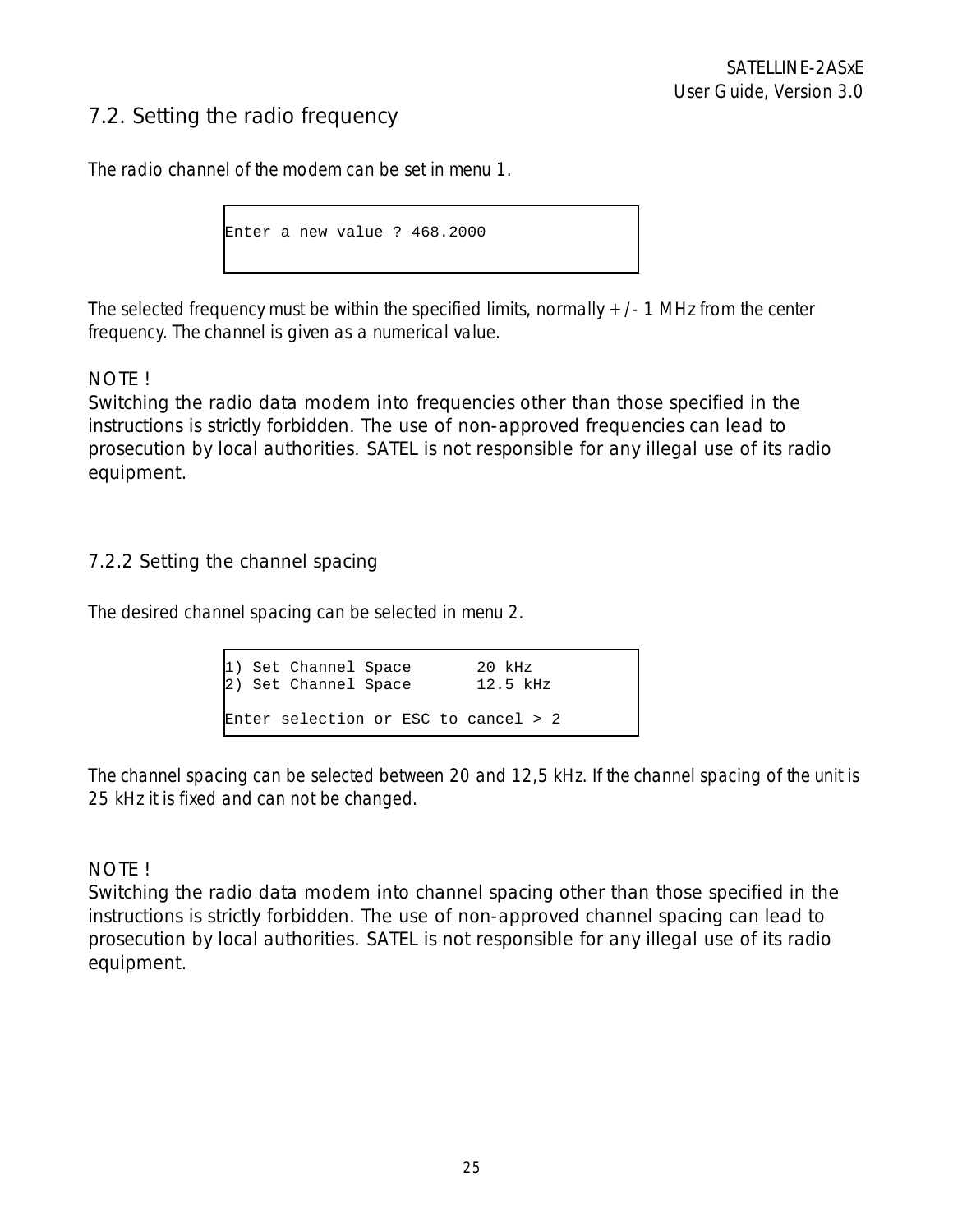#### 7.2.3 Setting the data interface properties

The data interface settings can be set in menu 3.

```
1) Data Speed 19600 bps<br>2) Character Length 10 bits
2) Character Length
Enter selection or ESC to cancel > 1
```


| 1) Data Speed                        | $4800$ bps |
|--------------------------------------|------------|
| 2) Character Length                  | 10 bits    |
| Enter selection or ESC to cancel > 2 |            |

```
1) 10 bit 
2) 11 bit 
Enter selection or ESC to cancel > 2
```
In a unit with 25 kHz channel spacing the maximum data speed is 9600 bps. If the channel spacing is 12.5 or 20 kHz the maximum data speed is 4800 bps.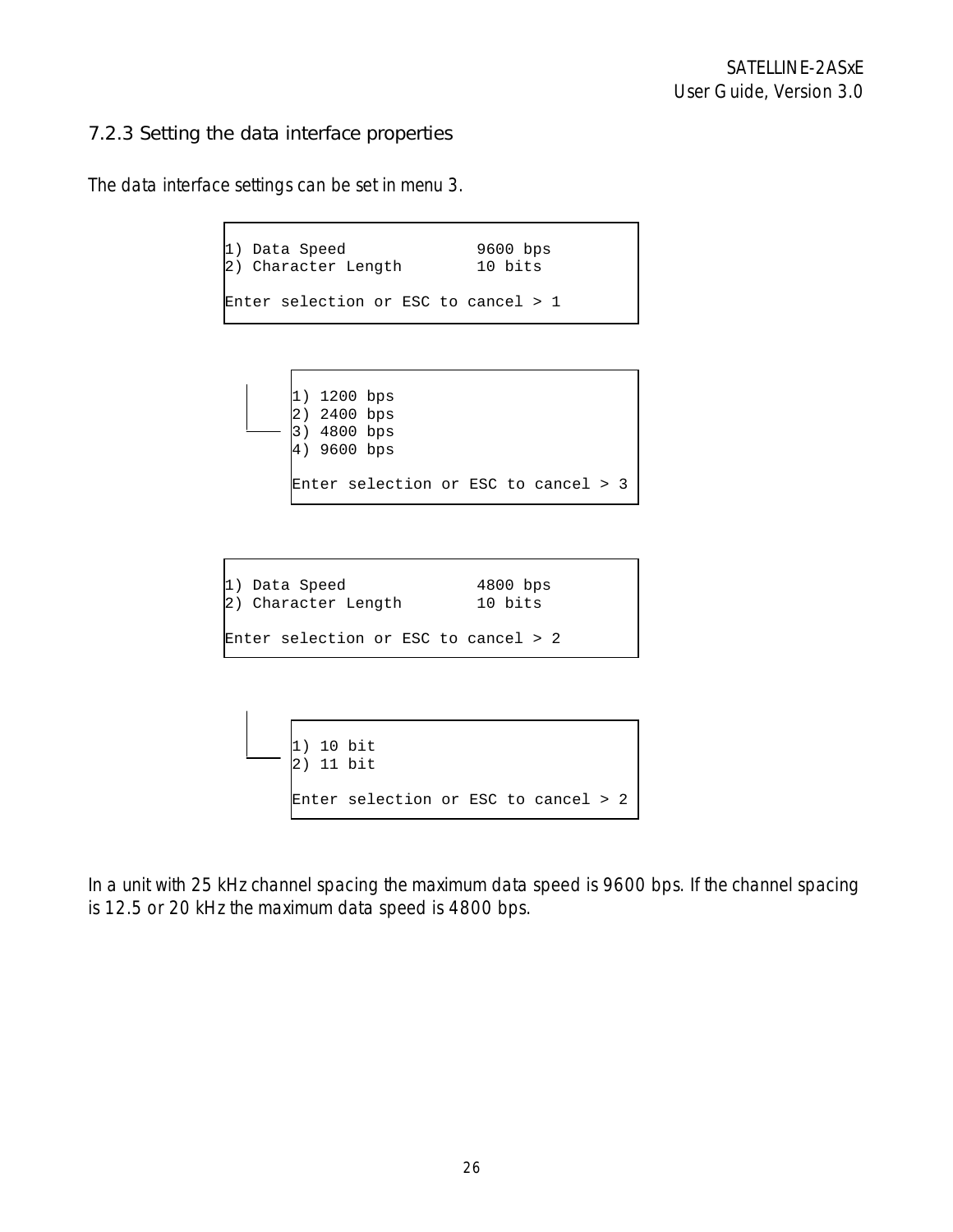#### 7.2.4 Setting the addresses

The addresses can be set in menu 4. In this example the primary transmission address is changed and activated.

|  | 1) Tx Address 1                        |  |     | 0000 (hex) |  |
|--|----------------------------------------|--|-----|------------|--|
|  | 2) Tx Address 2                        |  |     | 0000 (hex) |  |
|  | 3) Rx Address 1                        |  |     | 0000 (hex) |  |
|  | 4) Rx Address 2                        |  |     | 0000 (hex) |  |
|  | 5) Tx Addresses                        |  | off |            |  |
|  | 6) Rx Addresses                        |  | off |            |  |
|  | 7) Rx Address to RD-line off           |  |     |            |  |
|  |                                        |  |     |            |  |
|  | Enter selection or ESC to cancel $> 1$ |  |     |            |  |

```
Enter a new value ? 1234
```

|  | 1) Tx Address 1                      |  | 1234 (hex) |  |  |
|--|--------------------------------------|--|------------|--|--|
|  | 2) Tx Address 2                      |  | 0000 (hex) |  |  |
|  | 3) Rx Address 1                      |  | 0000 (hex) |  |  |
|  | 4) Rx Address 2                      |  | 0000 (hex) |  |  |
|  | 5) Tx Addresses                      |  | off        |  |  |
|  | 6) Rx Addresses                      |  | off        |  |  |
|  | 7) Rx Address to RD-line off         |  |            |  |  |
|  |                                      |  |            |  |  |
|  | Enter selection or ESC to cancel > 5 |  |            |  |  |

```
1) Set Function ON 
2) Set Function OFF 
Enter selection or ESC to cancel > 1
```
The addresses are given in hexadecimal form in which case the number of different address combinations exceeds 65.000. There is a selectable address in the radio data modem which can be used both at reception and transmission. In one radio data modem the address can be the same or in some special cases (e.g. in repeater) also different in transmitting and receiving. In case a communication between two radio data modems is wished to be established with addresses (=they only communicate with each other), the same address must be set in both radio modems e.g. "1234".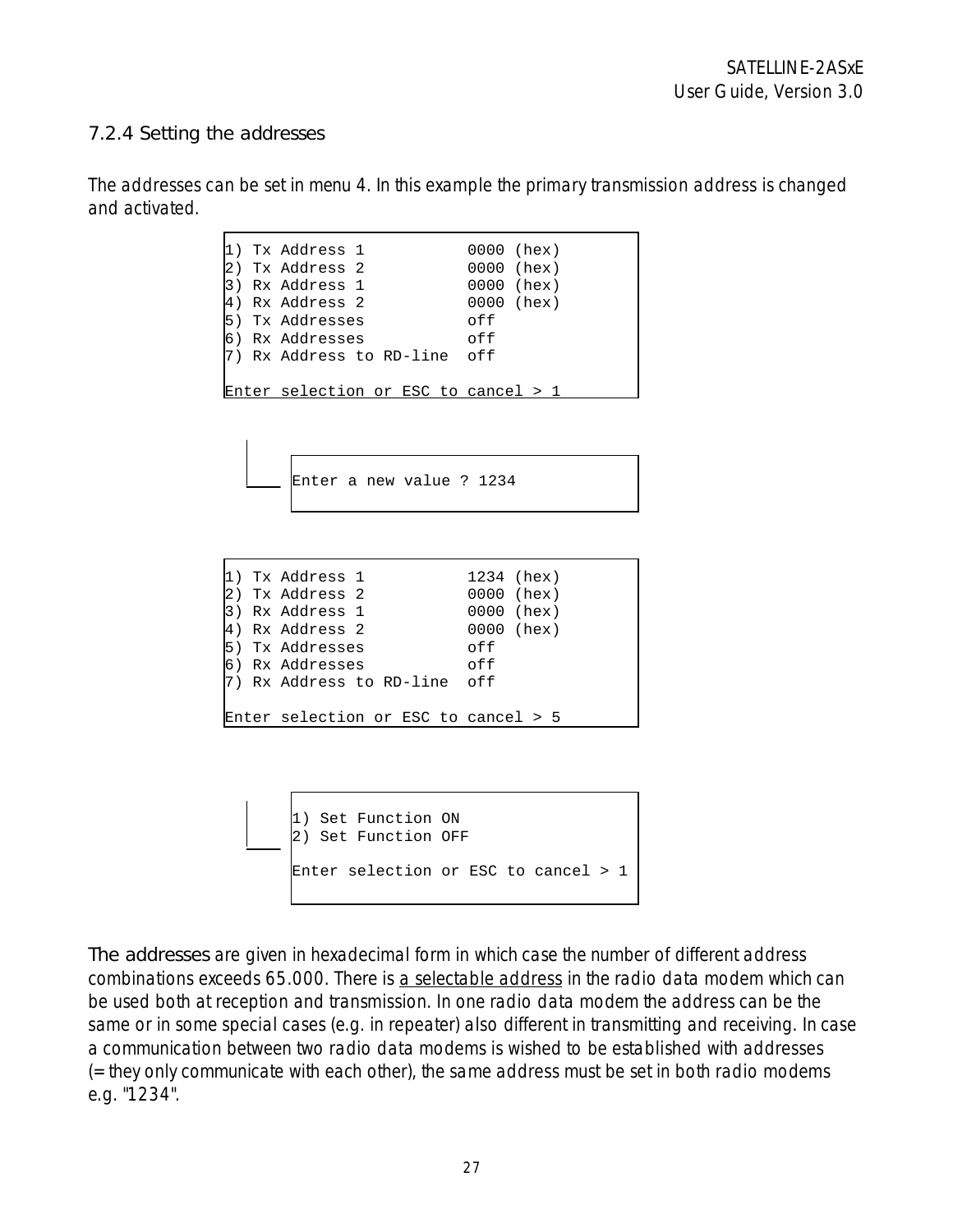#### 7.2.5 Setting the receiver status

The status of the receiver can be set in menu 5.

```
1) Set Function ON 
2) Set Function OFF 
Enter selection or ESC to cancel > 1
```
In simplex solutions data reception can be switched off at the transmitting part of the system. This prevents possible external interference from preventing the data transmission.

#### 7.2.6 Setting the repeater function

The status of the repeater function can be set in menu 6.

```
1) Set Function ON 
2) Set Function OFF 
Enter selection or ESC to cancel > 2
```
The radio modem can repeat short data packets (max. 135 B) using only one radio frequency. In the repeater function the radio modem receives data in the same way as usual, but at the same time it memorizes the received data. After finishing the reception it directly transmits the received and memorized data on the same channel and with the same settings as received. If addressing is used, the message is retransmitted with the TX address corresponding to the RX address that matched in reception i.e. if the primary RX address matched then the primary TX address is used in the retransmission.

#### 7.2.7 Setting the SL-command function

The status of SL-commands can be set in menu 7.

```
1) Set Function ON 
2) Set Function OFF 
Enter selection or ESC to cancel > 2
```
If the SL-command function is activated the radio frequency and addresses can be selected directly from the serial port of the radio modem without connecting pin 12 to ground.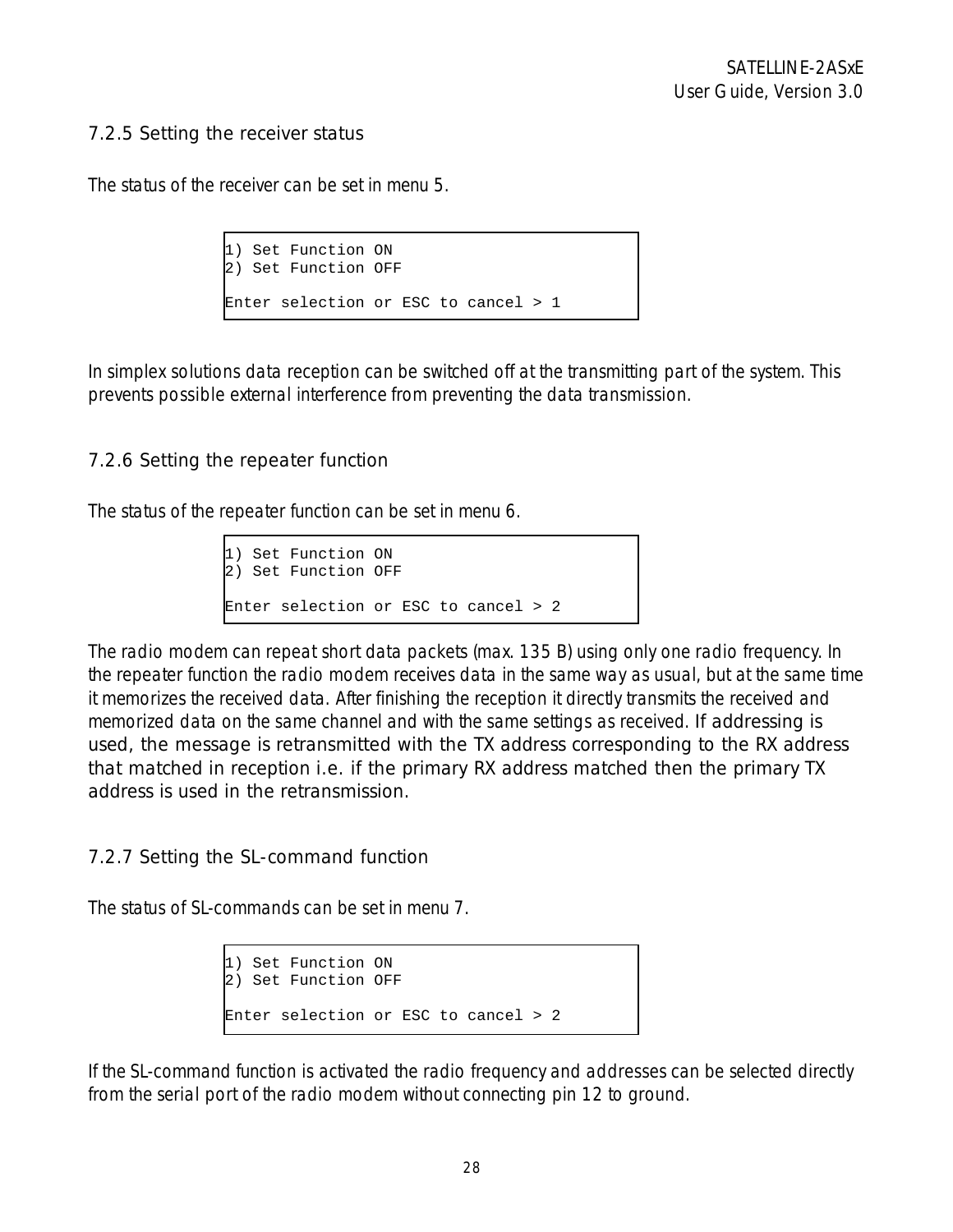#### 7.2.8 Setting the RTS line functions

The RTS line functions can be set in menu 8.

```
1) Set RTS-Line Functions OFF 
2) TX Control 
3) RD-Line Control 
4) Reception Control 
Enter selection or ESC to cancel > 1
```
• TX Control

The RTS line activates transmission and prevents the radio modem from entering reception. The radio modem sets the CTS line when it's ready to accept data for transmission.

• RD-line Control

When the RTS line is not active the reception of data to the RD line is disabled. Transmission is not possible as long as data transmission is present on the channel.

• Reception Control

When the RTS line goes inactive the reception of data is interrupted. The radio modem goes out of reception (the CTS line indicates current status) and the TD line is ready for use.

#### 7.2.9 Setting the special functions

Some special functions can be set in menu 9.

```
1) Set Special Functions OFF 
2) BREAK character detection 
3) Slow RX turnaround 
Enter selection or ESC to cancel > 1
```
• BREAK character detection

The special BREAK character is detected and transmitted.

• Slow RX turnaround

In normal operation this function should be turned off. Setting this function on in the receiving end slows down the packet end detection. If inter character delays in the transmitting end are causing data loss, setting this function on may help.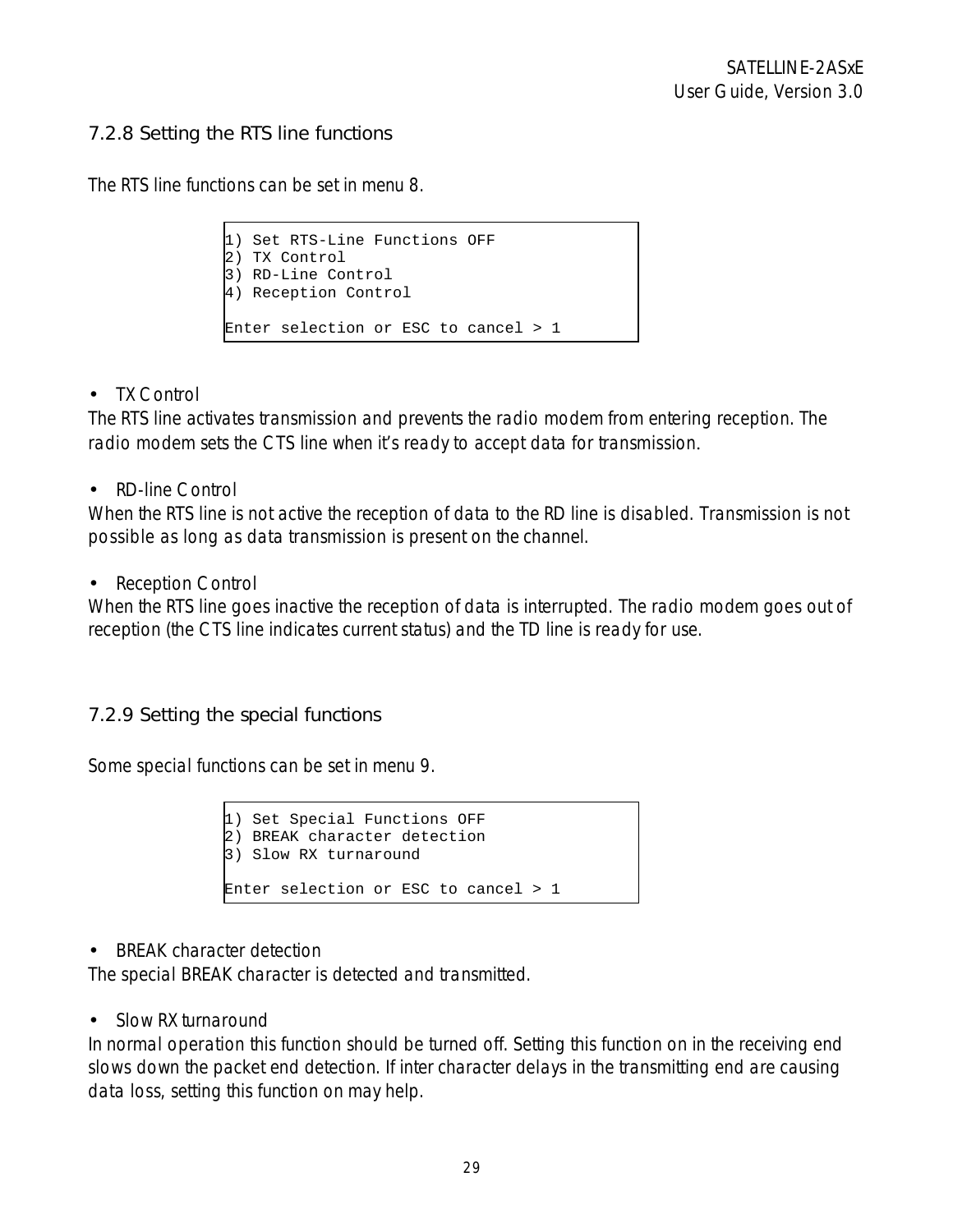### 7.2.10 Setting the TX Start delay

Transmitter starting delay in milliseconds can be set in menu A.

```
Enter a new value ? 0000
```
In normal operation this parameter should be set to 0. If any other value is set, the radio modem waits for a given time between the first character to be transmitted and the beginning of the actual transmission. During this period any data to be transmitted is stored in the 135 B long data buffer.

#### 7.2.11 Setting the Test Mode

The test mode and the separate functions can be set in menu T.

1) Set Test Functions OFF 2) Tx Carrier off<br>3) Tx Data 80 B off  $3)$  Tx Data 80 B  $|4)$  Tx Data 10 kB off Enter selection or ESC to cancel > 1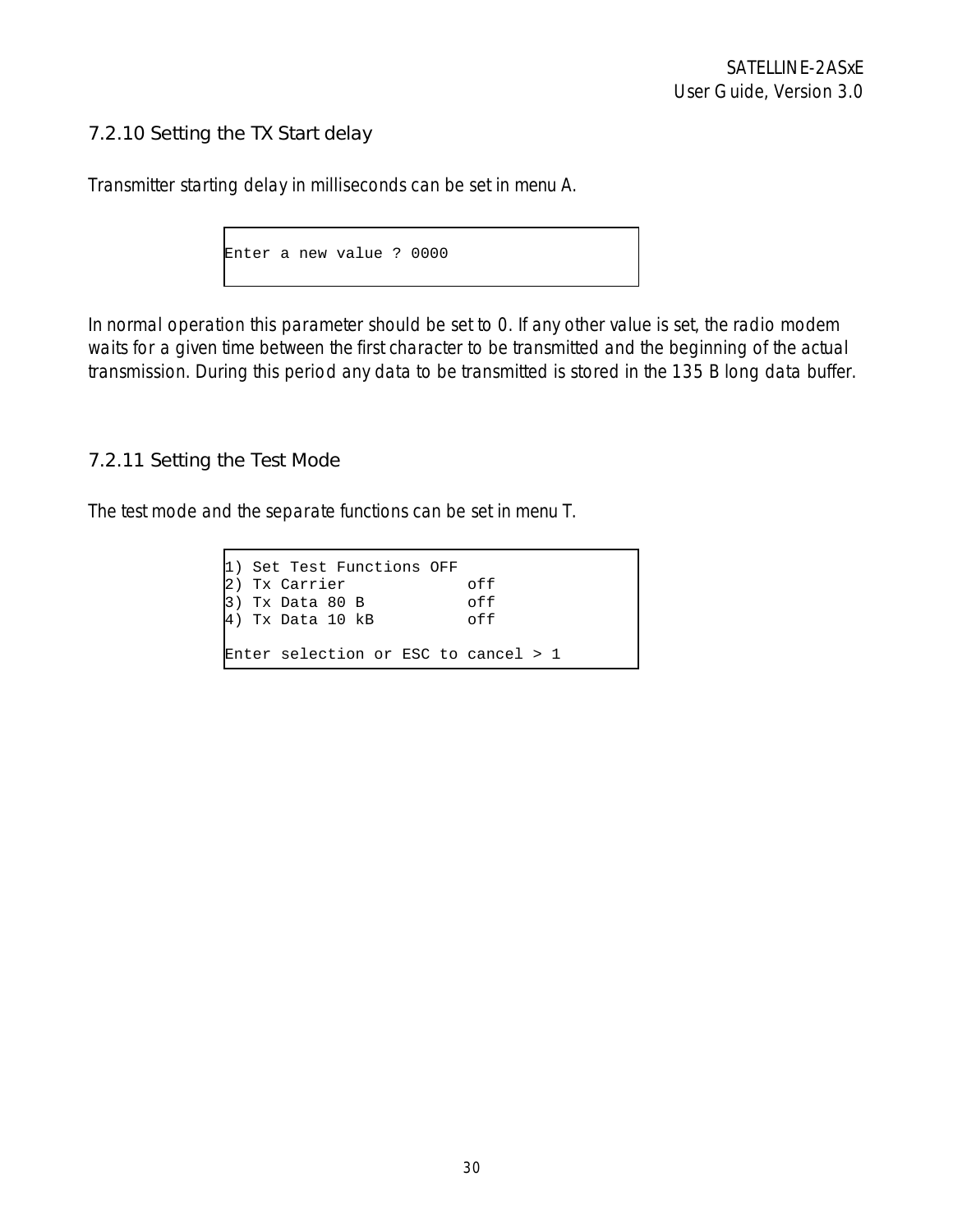# 7.3 SL commands

If the SL-command function is activated radio channel and addresses can be changed directly from the serial port of the radio data modem without connecting pin 12 to ground. SL commands should be sent using the data speed and bit settings which are currently in use. However, the data part of the character must be 8 bits. The changes are made with a programming packet, which is a separate packet and may not be included in the transmitted data packet, and may not include extra characters. The length of the programming packet should be 5 characters and the length of the pause before and after the programming packet must exceed 3 characters.

#### 7.3.1 Setting the addresses

All the four addresses (TX1, RX1, TX2, RX2) can be set simultaneously with the command

#### SLAxy

where x and y are characters consisting of 8 bits.

Programming both of the receiving addresses is possible with the command

#### **SLRxy**

and both of the transmitting addresses with the command

#### SLTxy.

After recognizing an address programming packet the radio modem disables the CTS signal and sets the new addresses. If the setting is successfully completed the radio modem answers

**OK** 

#### 7.3.2 Setting the radio channel

The radio channel can be changed with the command

**SLLxy** 

or

**SLHxy**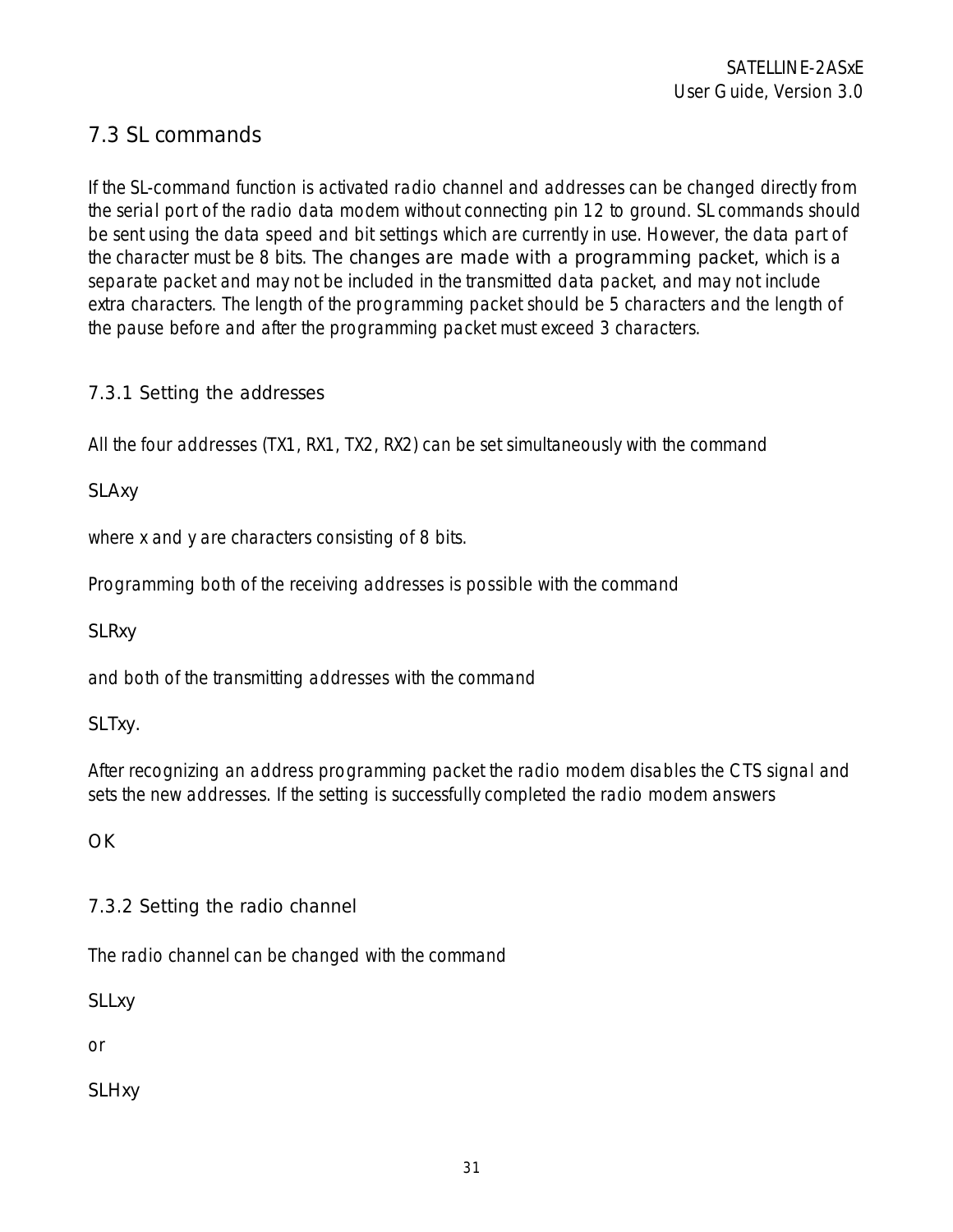SATELLINE-2ASxE

User Guide, Version 3.0

The channels below the centre frequency are set with the SLLxy command and the channels above the centre frequency with the SLHxy command (max  $\pm$  1MHz). The number of the channel is a decimal number 00-40, if the 25 kHz channel space is used, and 00-80, if the 12,5 kHz channel space is used. The desired radio channel number can be derived from the mathematical formula channel = centre frequency  $\pm xy$  \* channel space (eg. 25 kHz).

#### An example:

SLH35  $=$  > 445 MHz + 35  $*$  25 kHz = 445.875 MHz

As soon as the radio modem recognizes a channel programming packet it disables the CTS signal and checks if the setting of the new channel is permitted. If the new channel was within limits the radio is set to the new channel and the modem replies

**OK** 

If the channel is not permitted the reply is

Error

#### 7.3.3 Saving of the current setup

Other SL-commands do not affect permanent setup values. The changes are valid only as long as the radio modem is powered. Next time when the power is switched on, the radio modem will load the permanent values from its non-volatile memory. Permanent changes can be done using the SLcommand

 $SLSØS$  ( $Ø = zero$ )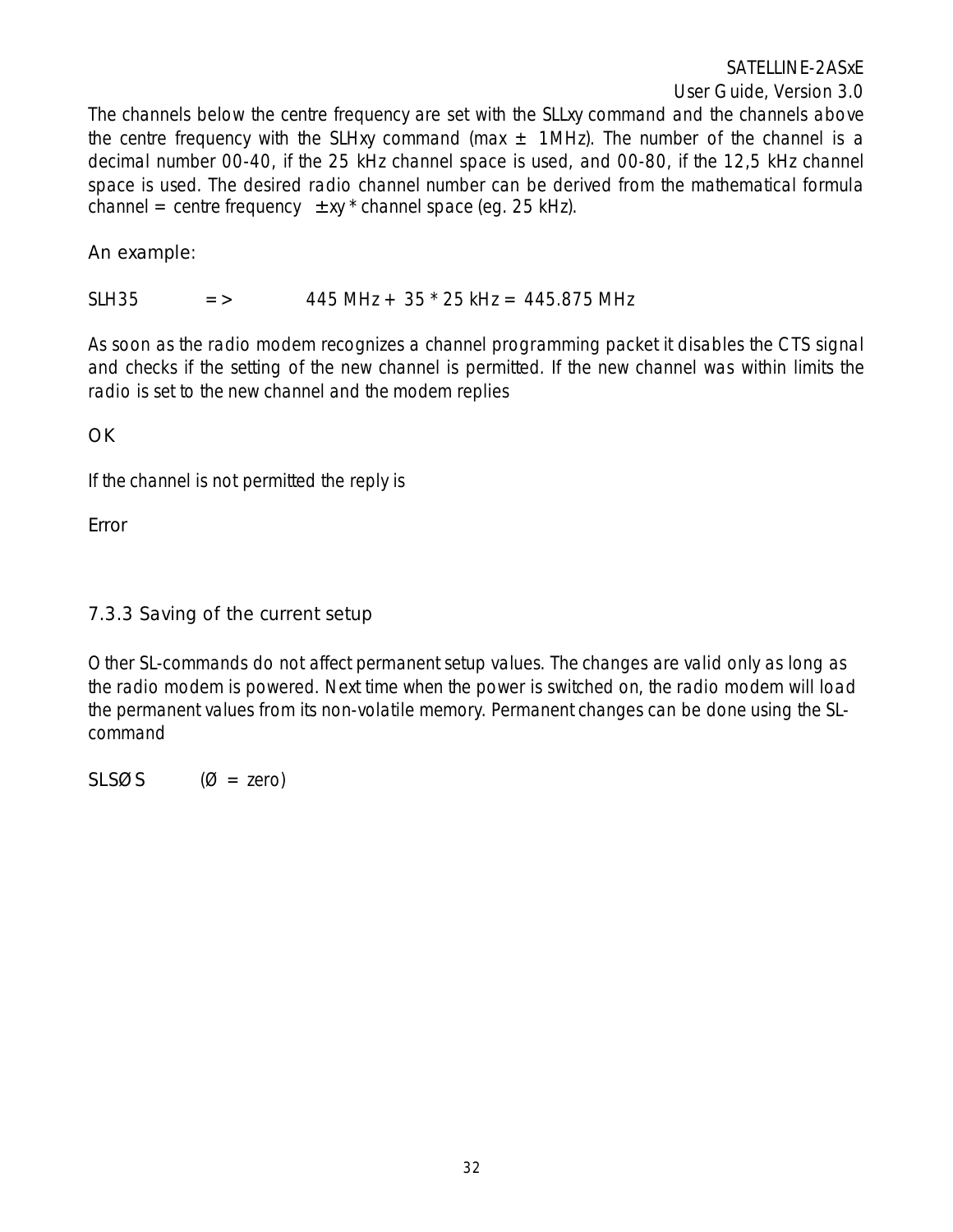# 8 Forming the SL Commands

When programming the radio modem with SL commands, please note that the form of the addresses is different than in the Programming Mode. In Programming Mode an address is given in hexadecimal (values between 0000 and FFFF) e.g. 2BFAh. SL commands accept the address as two 8 bit binary characters.

SL commands must be sent as a continuous packet. Either a file needs to be created for the command or the application software designed for the radio modem must take care of the continuous transmission of the command. If there is a break in the transmission, the radio modem interprets the packets as transmitted data.

The easiest way to send SL commands is to use SaTerm, as it allows any binary character to be sent using the Transmit window. See SaTerm documentation for details.

### 8.1 Forming a packet to change addresses

If you want to use e.g. address 2B5A hex start by converting the hex value to characters. This can be done by using a map of characters to convert the numbers (Appendix1). The following character map is for character set PC-8. In case you have another character set in your computer you must use a different character map or use the methods given in Example 2.

#### Example 1

| Hex. address | characters | SL -packet  |
|--------------|------------|-------------|
| 2B5A         |            | 'SI $A+7$ ' |

Create a file needed for the SL packet and name it e.g. AD\_2B5A.TXT. The first line of your file would be:

#### $SLA+Z$

You are now able to change the address of the radio modem. Copy AD\_2B5A.TXT file to the serial port. Note the settings of the serial port and the radio modem (see DOS *mode* command): copy AD\_2B5A.TXT com1

The file can be also sent by using ASCII file transfer in the communications software.

As some of the characters are used for controlling devices, there is no key for them in your keyboard. It is preferable to use the following method if you are not familiar with the character set you are using.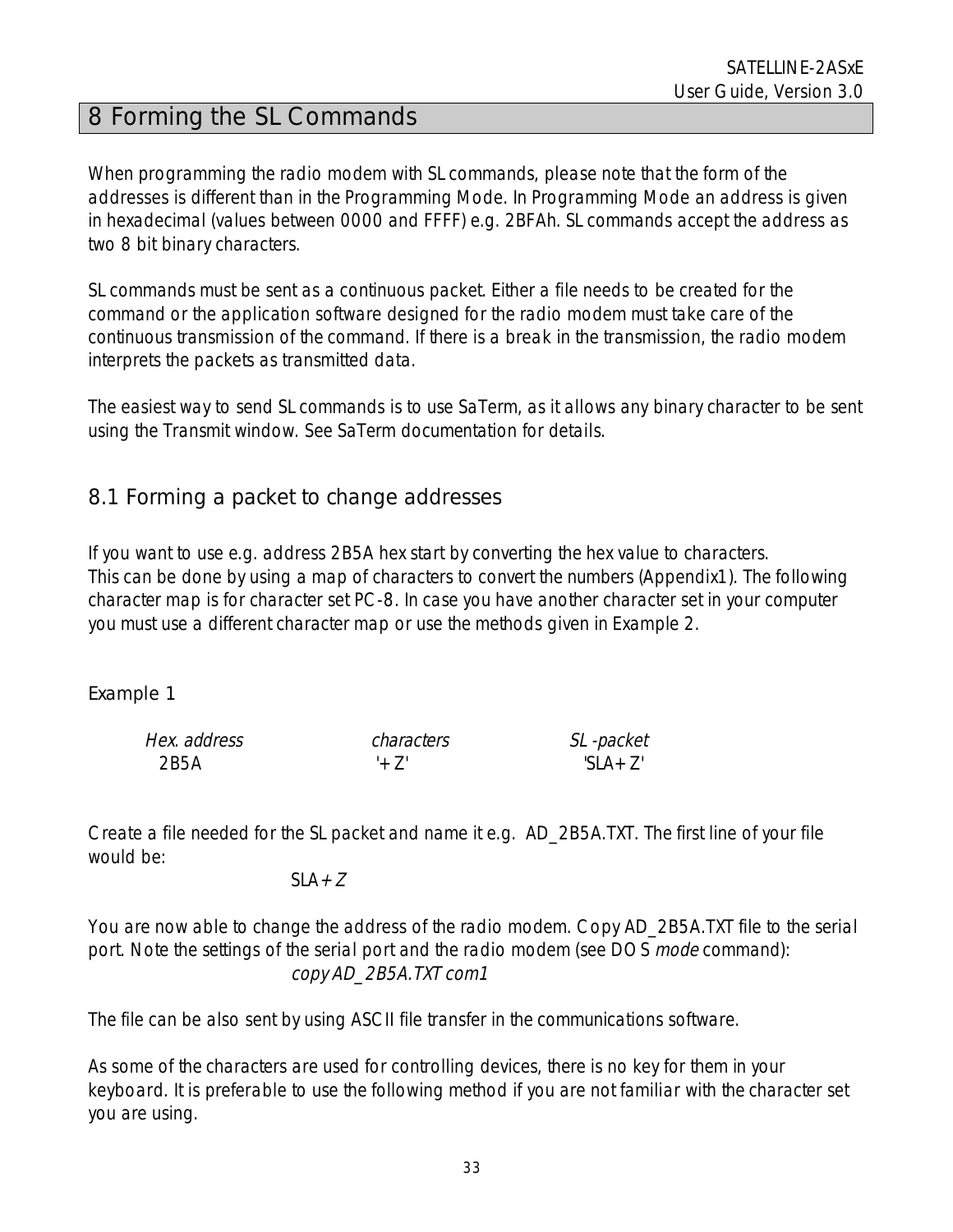#### Example 2

| Hex. address | dec.values | Characters |
|--------------|------------|------------|
| <b>OAFF</b>  | 10, 255    | LF, DEL    |

- 1. You can use a hex editor to create the address
- 2. If you have a PC you can type some of the characters by using ALT key together with the numeric keypad. Use a simple DOS editor. Press ALT key, use the numeric keypad to enter the decimal value (3 numbers, e.g.  $10 = 010$ ) and release the ALT key.

| e.a.         |                                                               |
|--------------|---------------------------------------------------------------|
| Hex. address | typing of the corresponding decimal values                    |
| <b>OAFF</b>  | ALT (down) 0 1 0 ALT (release) ALT (down) 2 5 5 ALT (release) |

#### NOTE !

The SL command can not be used in terminal mode. You must create a file containing the SL command and send the file to the radio modem.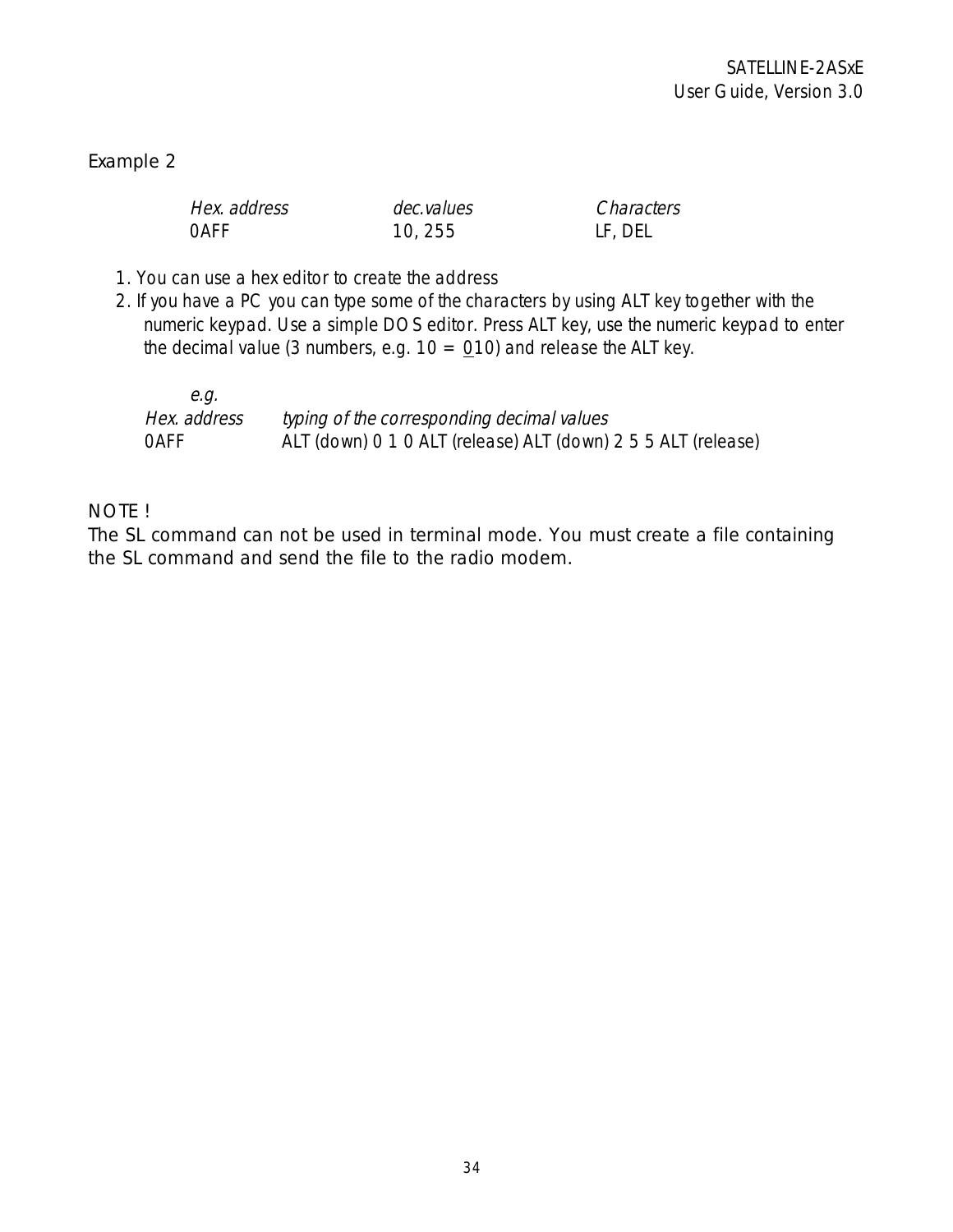# 9 Multi Modem Data Systems

### 9.1 Transmission sequences

The data should be transferred in continuous sequences or in sequences divided into blocks. Sequences that are too short (e.g. 1 character) should not be sent because the "overheadinformation" (synchronization plus terminal address) takes a great deal of processing time in relation to the actual data and thus slows down the data transmission. The recommended length of a data packet is 50 - 500 characters.

The size of a system using one radio channel can be increased when the timeframe for transmission of one terminal is short. This must be taken into account when planning a system. The operating range of a system can be extended by increasing both the number of base stations and the number of radio channels.

It is important that only one transmitter can be active on the same channel at the same time.

## 9.2 Polling

The system can be configured as a "Master-Slave" network which allows one radio modem to control the others in the system. Slave units can communicate with the Master during the time allocated to a particular Slave by the Master unit.

The advantage of the polling mode is that collisions (i.e. simultaneous transmissions) do not occur. The disadvantage of this method is that the transmitter of the Master is switched on half of the time in situations when there is no data transmission from a Slave to the Master.

A polling protocol is not included in the transparent radio modem. It is a protocol of higher hierarchy and supplied by the system.

### 9.3 Multi Master

The system can also be configured as a "Multi-Master" network. In this situation any radio data modem can start transmission after first testing either the CTS line or the CD line to make sure that the radio channel is free.

The advantage of this system is that the transmitter is ON only during data transmission. The disadvantage is that if all the mobile stations do not "hear" each other collisions may occur.

A multi master protocol is not included in the transparent radio modem. It is a protocol of higher hierarchy and supplied by the system.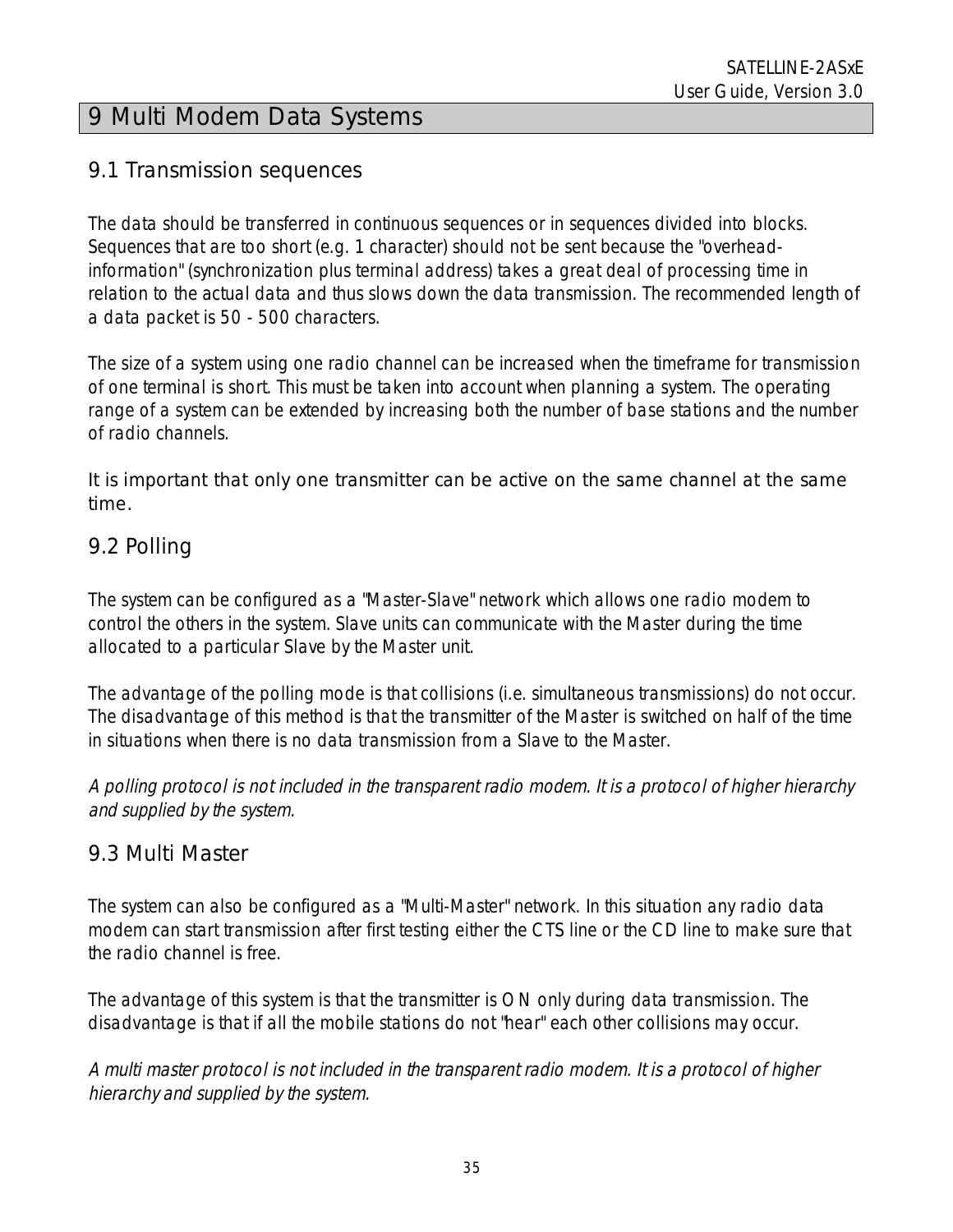# 10 Planning a Radio Modem Network

## 10.1 Factors affecting the quality and maximum distance of a radio connection

- power of the radio transmitter
- sensitivity of the radio receiver
- tolerance of spurious radiations of the radio modulating signal
- amplification of transmitting and receiving antennas
- antenna cable attenuation
- antenna height
- natural obstacles
- interference caused by other electrical equipment

The transmitter power of the base model of SATELLINE-2ASxE is 1 W and the sensitivity of the receiver better than -115 dBm. Thus in a flat area and in free space with a 1/4 wave antenna (antenna amplification 1dBi) and antenna height of 1 m communication distances of 3 to 4 km can be achieved. Distances may be considerably shorter in situations where there are metallic walls or other material inhibiting the propagation of radio waves.

Over long distances, problems caused by natural obstacles can often be solved by raising the height of antennas. A ten fold increase in distance can be achieved with the use of amplifying antennas. Frequent topographical variations over long distances may require that at least one of the antennas is raised to a height of 10 to 20 m.

If the antenna cable is more than 10 meters long it is necessary to use a low loss cable  $\left($  < 0.7 dB /10m ) in order not to waste the antenna amplification. Problematical radio connections can also be solved by adding a repeater station. In systems with many base stations the RSSI-signal can be used to assist in choosing the base station with the best signal. A communications network can also be built with a combination of cables and radio data modems.

The SATELLINE-2ASxE radio data modem operates in the 450 MHz band, where man made interference is insignificant. Long distance interference needs not to be taken into account even in special weather conditions.

The SATELLINE-2ASxE tolerates normal levels of interference that occur. However, exceptionally high levels of interference can break through the safeguards and thus cause errors in data transfer. In mobile vehicle applications the range of operation can be increased by dividing the transmitted data into e.g. 50...500 byte long blocks and by retransmitting the defected blocks.

A sufficient safety margin can be obtained by testing the communication path using extra 6 dB attenuation at the antenna connection and with slightly less effective antennas than those to be used in the final system.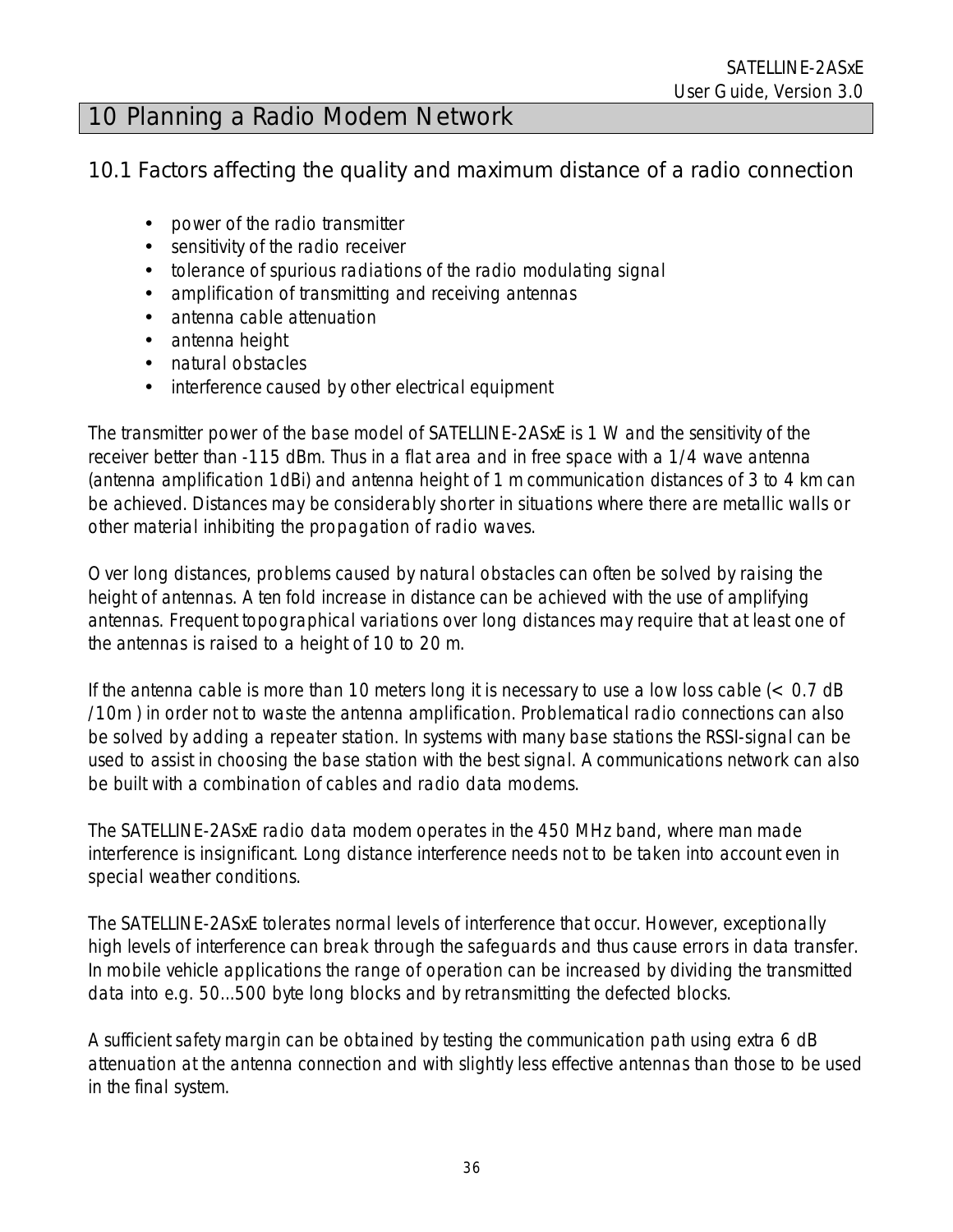# 10.2 Radio field strength

Radio signal strength must be good enough for successful data transfer. Where field strength is above a certain level the operational results are very good. Below this level, a few dB marginal area occurs in which errors begin to be generated by noise and interference which will eventually lead to loss of connection.

The field strength is at its optimum level in open space, although it will still be reduced by increasing distance. It must also be remembered that one open space has different environmental and external factors to another, and that the effects on transmission quality must be taken into account when planning the system.

Ground, ground contours and buildings cause attenuation (loss of energy through absorption) and reflection of radio waves. Buildings reflect radio waves and therefore the affects of attenuation are not as acute when transmission is over a short distance.

However, the reflected waves will often be a bit delayed, and when they combine with the direct radio waves they interact in either a weakening or a strengthening way. This causes the fading effect in mobile systems. In reality very sharp signal drops spaced about 35 cm apart may occur. The attenuation may even reach 40 dB, normally less.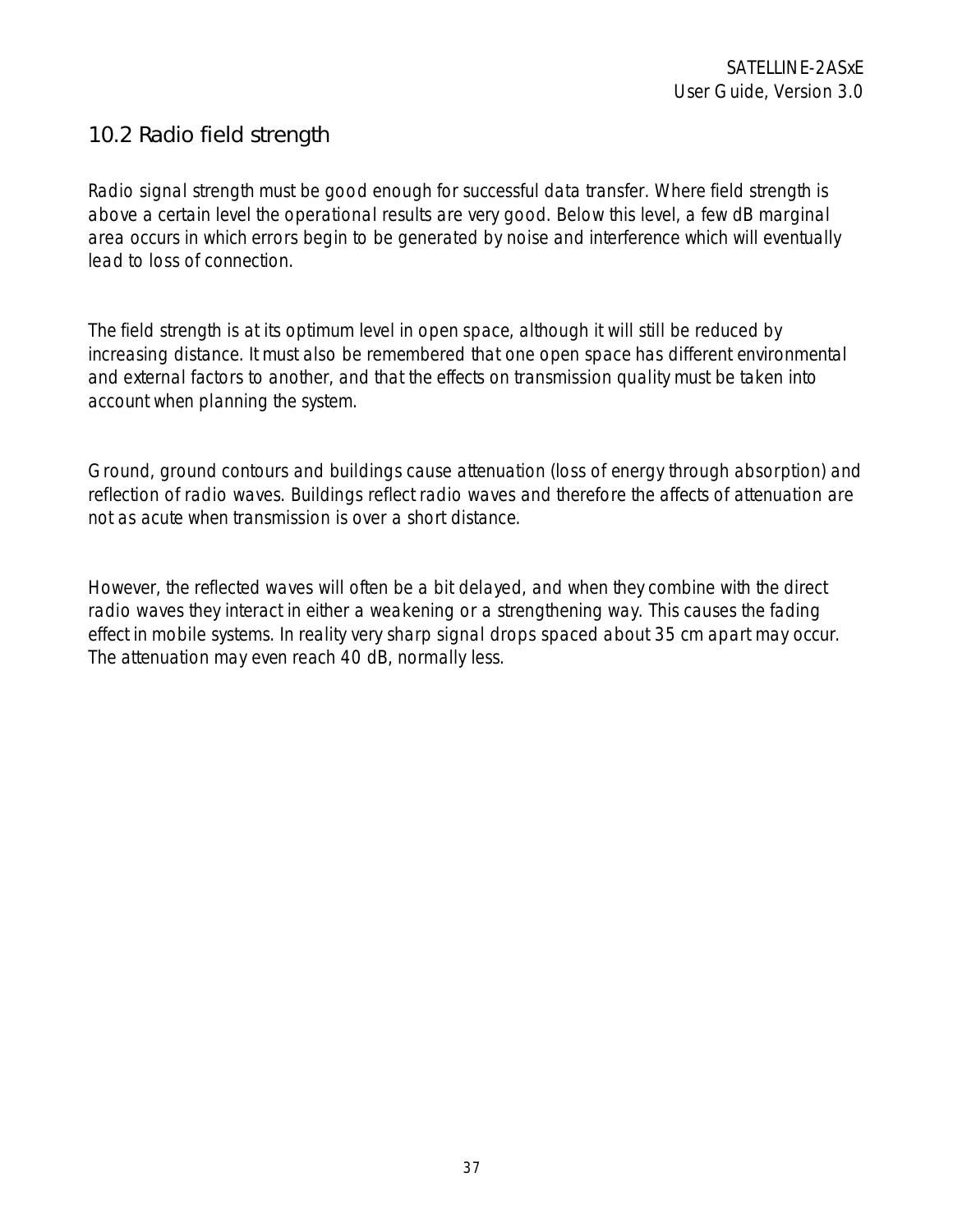# 11 Installation

The radio modem is to be installed with the installation accessories supplied with the radio modem:



plate, which should be fastened on the back side of the radio modem. The installation plate can be mounted using the holes provided on the plate.

 2. By using the velcro-type tape supplied with the radio modem.

 3. By mounting the radio modem directly on the customer's equipment.

### NOTE!

When choosing the place for mounting, please check that water can not get inside the radio modem. It is not recommended to mount the radio modem on a powerfully vibrating foundation. The attachment should be lessened with help of a resilient material.

The radio modem fulfils the specifications according to ETS 300 113 regarding temperature range -25 °C  $\ldots$  +55 °C. The radio modem operates also outside this temperature range but does not necessarily fulfil all the specified specifications.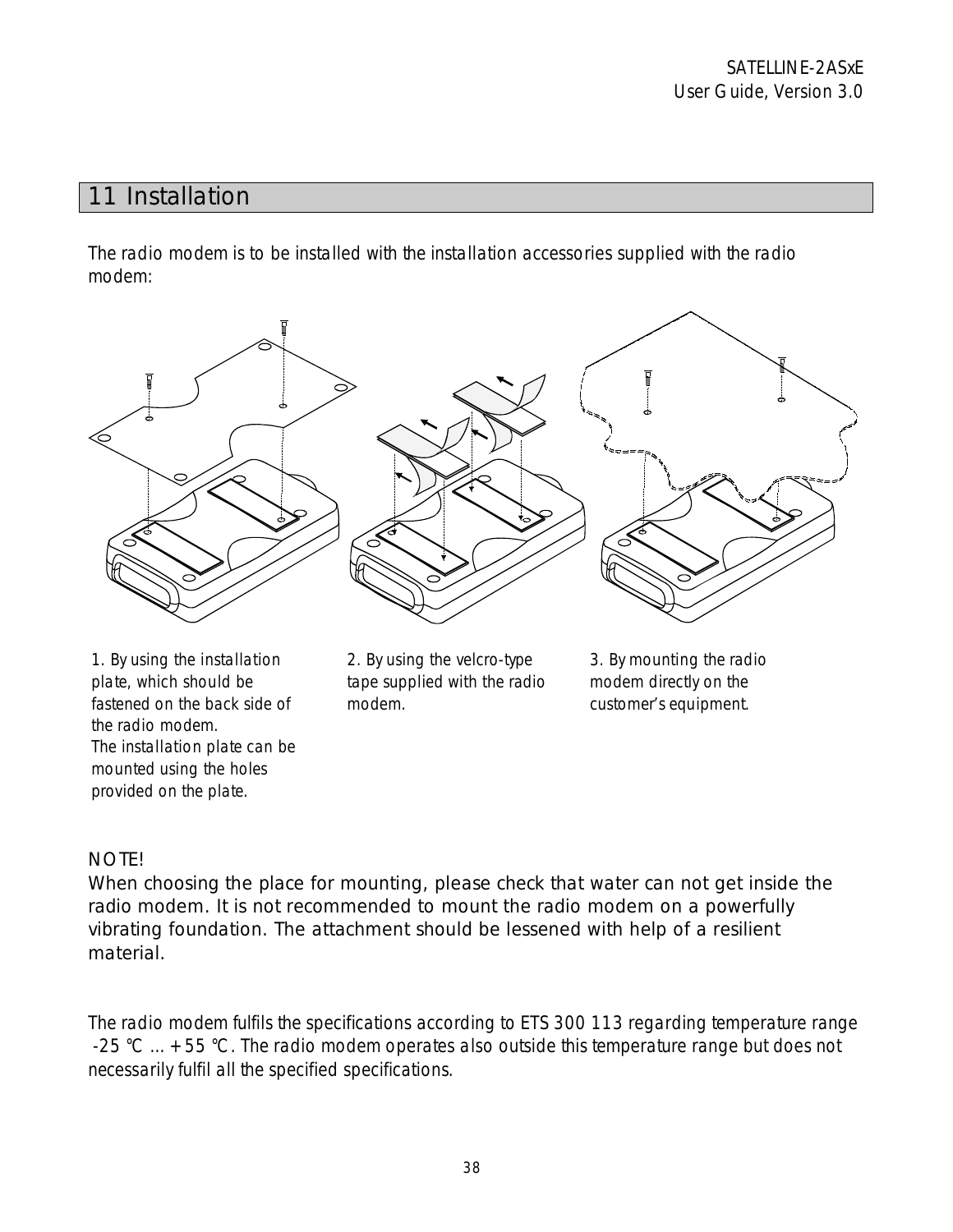## 11.1 RS-232 Interface

The radio modem is connected to terminal via RS-232 interface. A typical connection where all handshaking lines are used should be made according to the figure below.



In some systems the radio modem is connected to another Data Transmission Equipment (modem). The signal lines should in this case be connected according to the picture below.

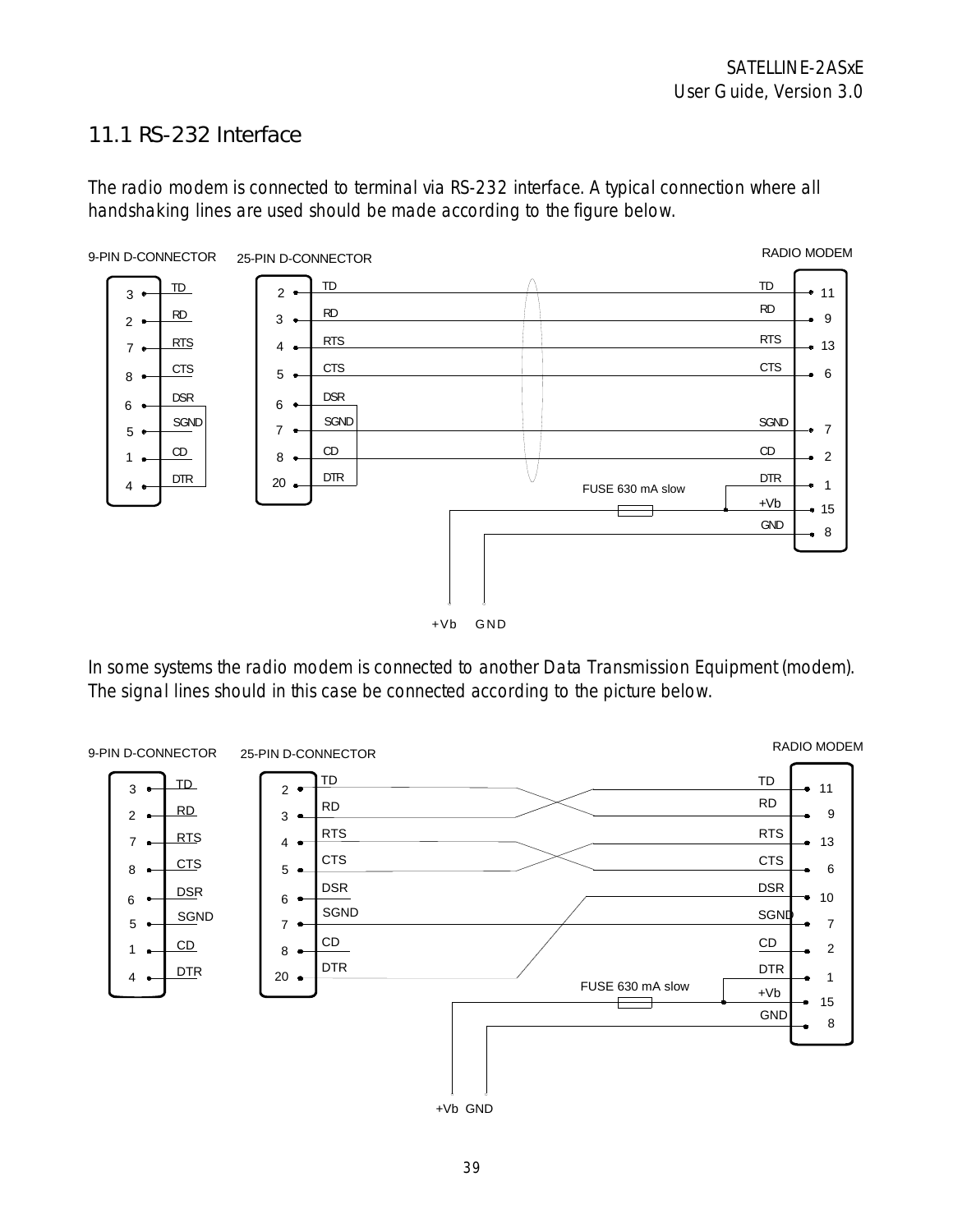## 11.2 Power supply

The supply voltage range is 9 - 30 V. The positive pole of the power supply should be connected to D 15 connector pins 14 and 15 and the negative pole to pins 7 and 8. The DTR line at pin 1 can be used as an ON/OFF switch. The logical state "1" (+5...+30 V) corresponds to ON state and "0" (0 V...-12 V) to OFF state.

In portable applications the DTR line (pin 1) of the radio modem should be switched to position "0" when possible to save power.

### NOTE! Whenever connecting RS-232 interface cables to equipment, the equipment MUST FIRST BE SWITCHED OFF.

## 11.3 Antenna installation

Over great distances or in otherwise severe conditions the operation of a radio connection is greatly dependent on antennas and their mounting. Antennas, antenna cables and terminal adaptors should always have gold plated connectors. Since connectors of poor quality oxidize and increase the attenuation in the course of time appropriate connectors and proper tools must always be used. One should also check that both the antenna and possible installation elements resist well weather and environmental contamination.

The metal-free zone around small antennas should be at least  $1/2$  m and big antennas  $>5$  m. The metal-free zone should be  $> 10$  m around a repeater antenna combination. This means that if a large network of radio modems are to be installed the best place for the antenna is at the highest point of the building or a separate radio mast. If a mast is used, the antenna can be installed using a side-installation up to 2 ...3 m away from the mast itself.

When mounting the antenna pay also attention to possible sources of interference such as:

- mobile phone network base stations
- local telephone network base stations
- television transmitters
- radio links
- other radio modem networks
- PC equipment (about a radius of 5 m from the antenna)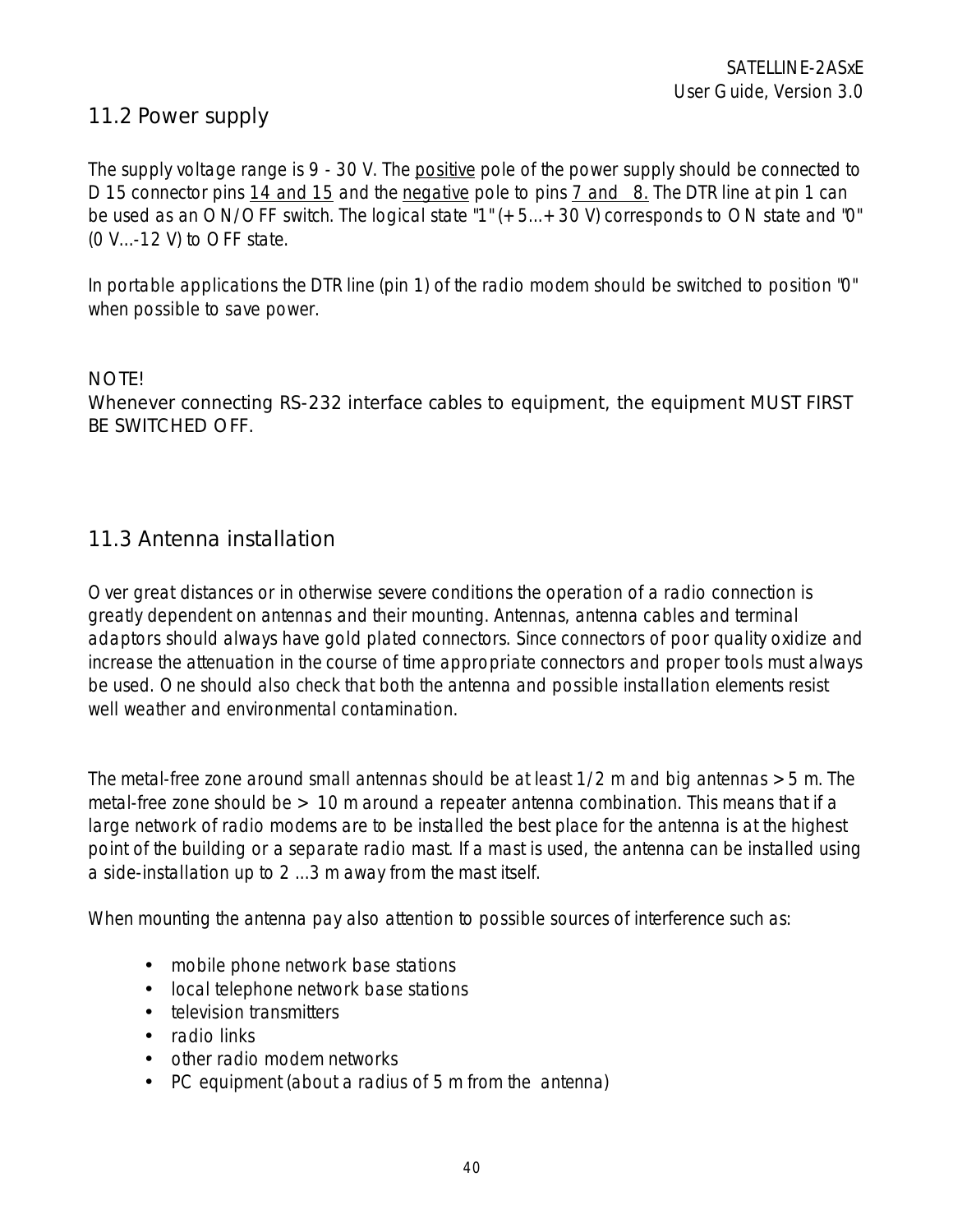# SATELLINE-2ASxE

User Guide, Version 3.0

When ordering antennas please note that the antennas are tuned to a certain frequency range. Simple antennas and those made of stacked yagis have a relatively wide bandwidth. The frequency range of an antenna becomes narrower the more elements there are in the antenna.

Keeping in mind the testing and service of a system it is generally more practical to use a long antenna cable instead of installing the radio modems into a place which is difficult to access.

The antenna cable should be chosen according to the length bearing in mind the following recommendations:

| Length | Type              | Attenuation            |
|--------|-------------------|------------------------|
| < 5m   | <b>RG58</b>       | 3.0 dB/10 m/450 MHz    |
| 520m   | RG213             | 1.5 dB/10 m/450 MHz    |
| > 20 m | Nokia RFX 1/2"-50 | 0.5 dB/10 m/450 MHz    |
| > 20 m | $AirCom+$         | 0.8 dB/10 m/450 MHz *) |

\*) AirCom+ cable is partly air insulated, thus an absolutely air tight connection between the cable and the connector is required.

If there is a line-of-sight path between the antennas a 6 dB power marginal is usually adequate. Instead, if the connection is built on the reflection and/or the knife-edge diffraction the path loss can vary even 20 dB depending on the weather conditions. In this case a short test can give a too positive result of the quality of the connection. Thus the height of the antennas and topographical obstacles must be surveyed with great care. From time to time a marginal connection can be used if the data transmission protocol is well prepared for this and the data transmission that occasionally slows down does not cause any problems to the system.

Vertical polarized antennas (antenna elements are in vertical position) are often used in radio systems. In a system between a base station and substations the vertical polarization is generally recommendable. The antenna of the radio modem can not be mounted on the same level with the other substation antennas in the same building. The best way to distinguish from the other antennas situated in the neighbourhood is to mount the antennas as far as possible from each other on the altitude level. The best result is generally obtained when all the antennas are in the same mast. With an extra ground plane between the antennas more distinction can be obtained between the antennas in the mast.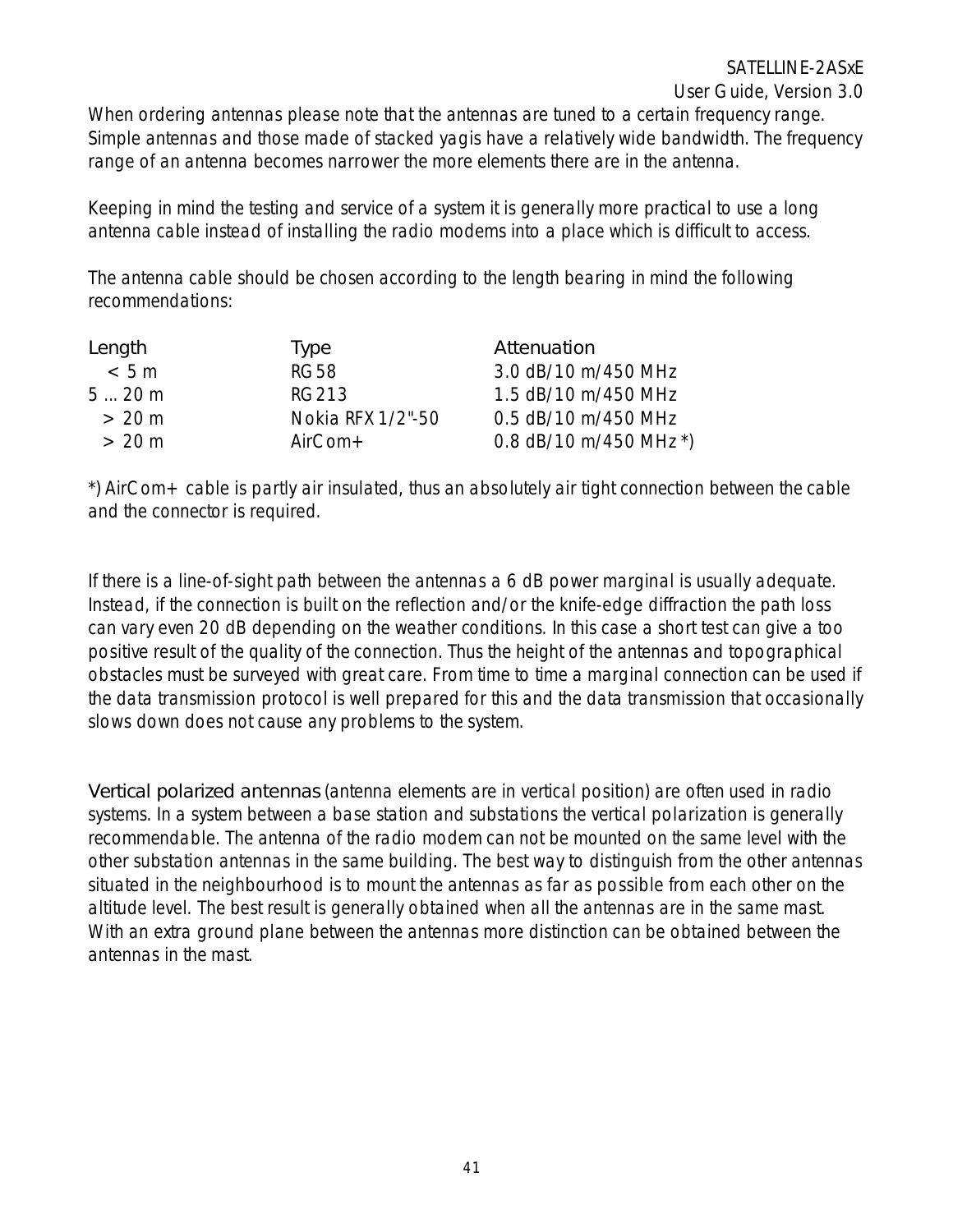Horizontal polarization can be used in data transmission between two points. With the polarization attenuation more distinction is obtained to vertical polarized systems. The influence of the directional patterns of the antennas must, however, be taken into consideration. If a distinction to another interfering antenna is wanted with the horizontal polarized antennas there must be a good attenuation of the back lobe. In addition to this the interfering radiator should be situated behind the antenna.

When a system does not demand the use of an omnidirectional antenna it is recommendable to use directional antennas e.g. two-element yagis in firm external installations. As the antenna amplification increases the setting of the direction of the antenna demands for a greater care.

The base stations in high places should be supplied with 4...6 degree band-pass filters. Please note that the higher the antenna the larger the coverage area. The disadvantages of a too high antenna installation at the base station are that interference from a larger area affects the base station and that the base station occupies the channel for a too large area.



Example of an antenna installation: By using of directional (amplifying) antennas and by installing antennas on a high location, long distances can be reached with SATELLINE-2ASxE.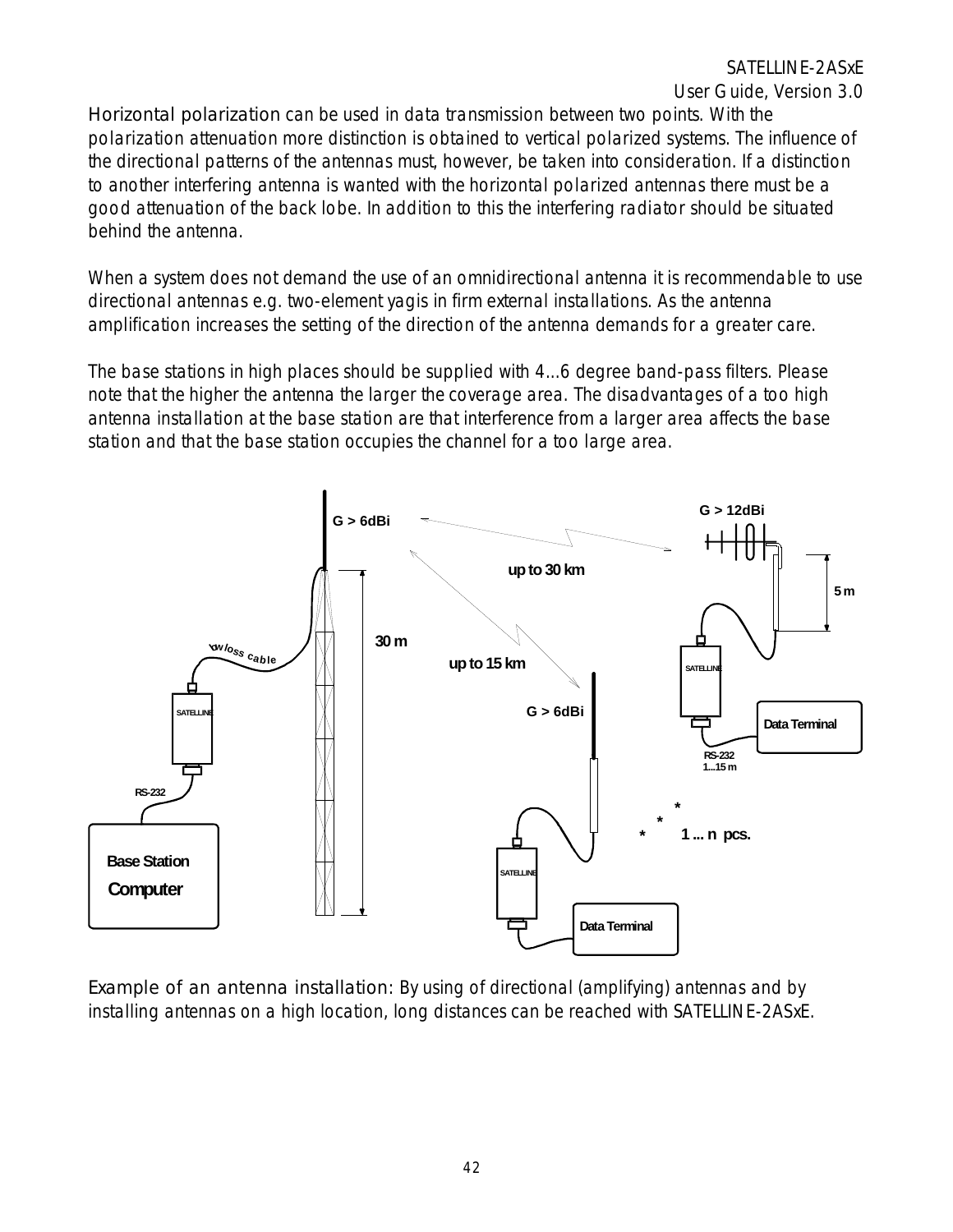# 12 Equipment

## 12.1 Connecting antennas to radio modems

Recommended antenna types are as follows:

### 12.1.1 Hand portable equipment

- 1/4 wave antenna (wave length on 450 MHz is about 70 cm)
- Helix antenna

The antennas are mounted directly to the antenna connector (TNC) on the top of the radio modem.

### 12.1.2 Equipment installed in vehicles

- 1/4-wave antenna
- 1/2 wave antenna

Ideally the antenna should be installed vertically and it should have at least 0.5 m of open space surrounding it. In a small system 1/4 wave antenna is adequate. There should be a ground plane below the antenna (truck bonnet or roof). In weak conditions a 1/2 wave antenna is the most suitable. It can be mounted at the top of a pipe, as this provides it with as much open space as possible. In places where the antenna cannot be connected directly to the TNC connector a 50 ohm coaxial cable must be used to provide the link between the radio modem and the antenna.

### 12.1.3 Base station

- omnidirectional (1/4, 1/2 or 5/8 wave antenna)
- directional (yagi or corner reflector antenna)

The antenna should be installed in an upright position. The exact location of the antenna depends on a number of factors from system size to physical ground countours. As a general rule, the antenna for a base station should be located at the highest point in the most central location of the system.

Alternatively the base station antenna can be situated inside the building, providing that the walls of the building do not contain metal.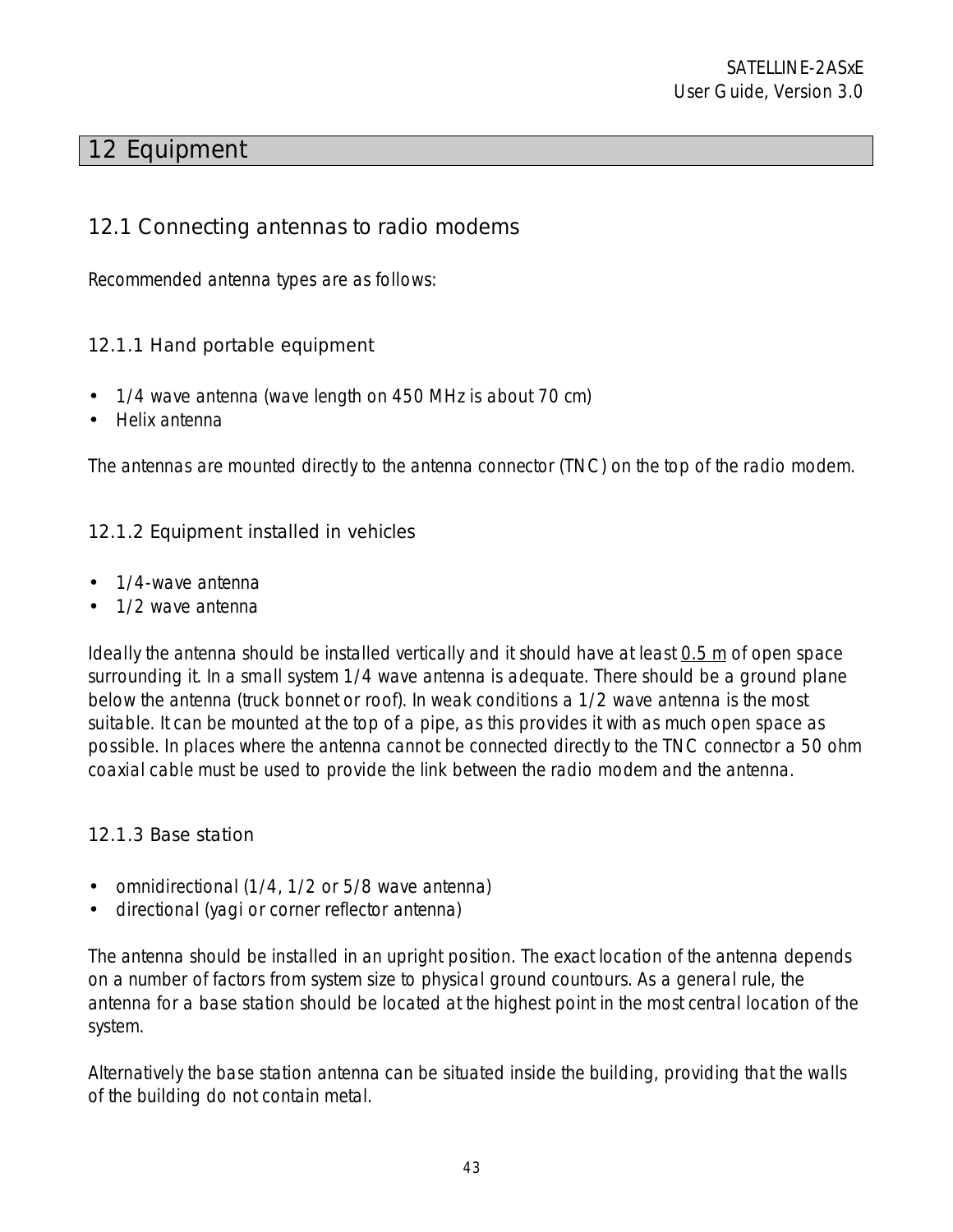# 12.2 Cables

### 12.2.1 RF cables

If the antenna cable is shorter than 5 m a good quality 50 ohm RF cable can be used (e.g. RG58). In case a longer cable is required, it should be a low loss RF cable. As a standard cable we supply 50 ohm RG58 cable in lengths of 1 m (CRF-1) and 5 m (CRF-5).

### NOTE!

Please check, that the contact area of cable connectors is gold plated and that the connectors used are reliable. Ageing connectors of poor quality oxidize easily and cause malfunction of the system.

#### 12.2.2 Interface cables

When planning the location of the radio modem, it must be observed that the maximum length of an RS-232 cable is 15 m. The cable must be shielded. The maximum length of the power supply cable is 2 m. As standard cables we supply cables with either a 25 pin connector CRS-1 F or CRS-1 M (F=female, M=male) or with a 9 pin connector CRS-2 F or CRS-2 M. The lengths of the cables are 2 m and they contain both interface and power supply cables.

There is also an interface adapter ARS-1F with a programming switch and power supply cables available for the SATELLINE-2ASxE radio modem. The interface adapter matches the connector of the modem and provides a 9 pin (female) D connector. In addition there is a straight cable with 9 pin connectors, CRS-9.

#### NOTE!

Please check, that the contact area of cable connectors is gold plated and that the connectors used are reliable. Ageing connectors of poor quality oxidize easily and cause malfunction of the system.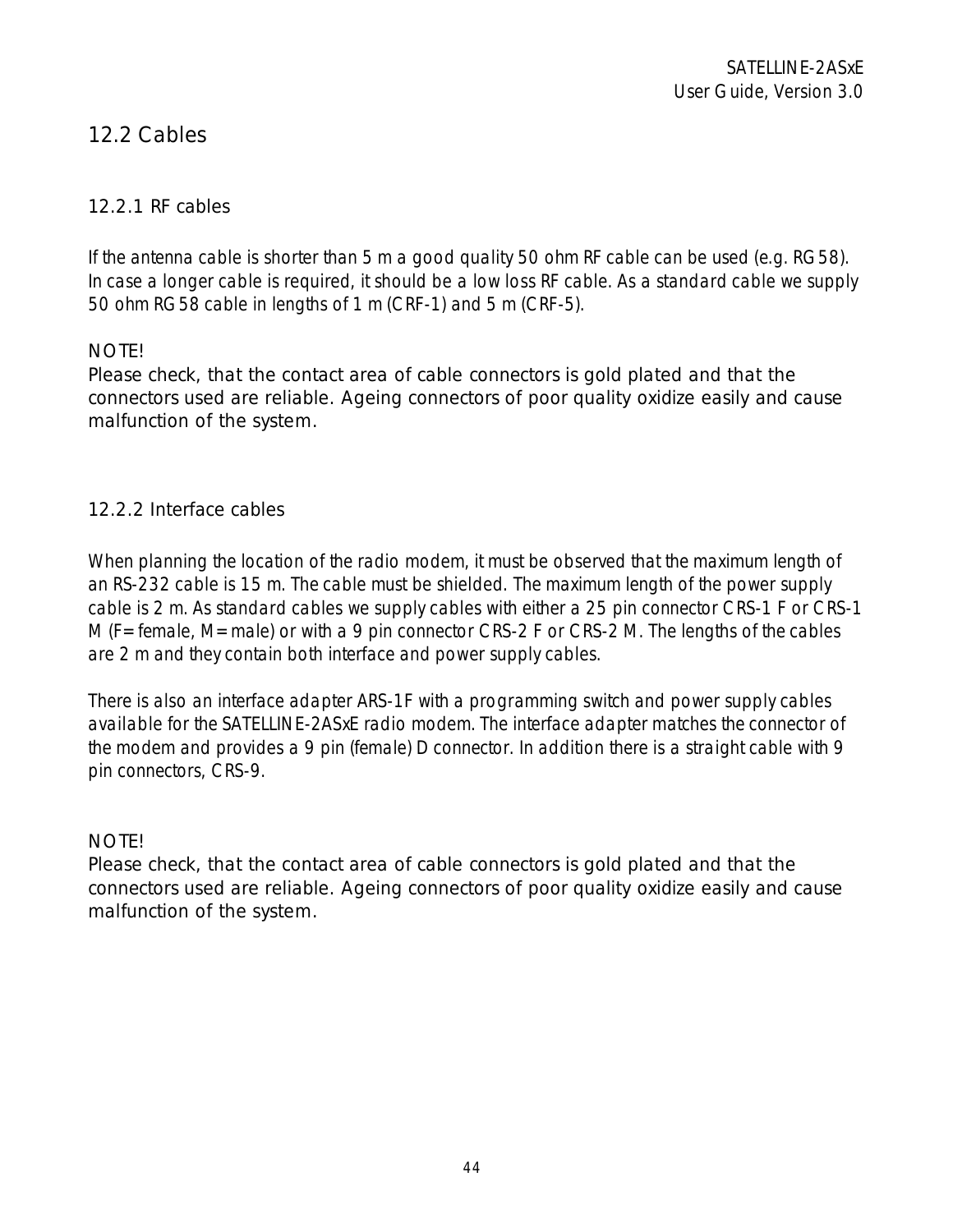## 13 Check List

When installing and configuring a radio data modem the following points should be considered:

- 1. Before connecting the RS-232 interface to equipment always check that the operating voltage is switched off.
- 2. Consider the exact location of the equipment for optimum results \* Place the antenna in a free space as far as possible from any source of interference \* Do not place the modem on a strongly vibrating surface \* Do not place the modem in direct sun light or high humidity
- 3. The capacity and stability of the power supply must be ensured so that the current supplied to the transmitter is sufficient for creating a reliable connection.
- 4. The antenna is installed according to the given instructions.
- 5. The settings of the radio modem corresponds those of the terminal and all radio modems of the system have the same settings and are compatible to each other.
- 6. The radio modems are on the same channel